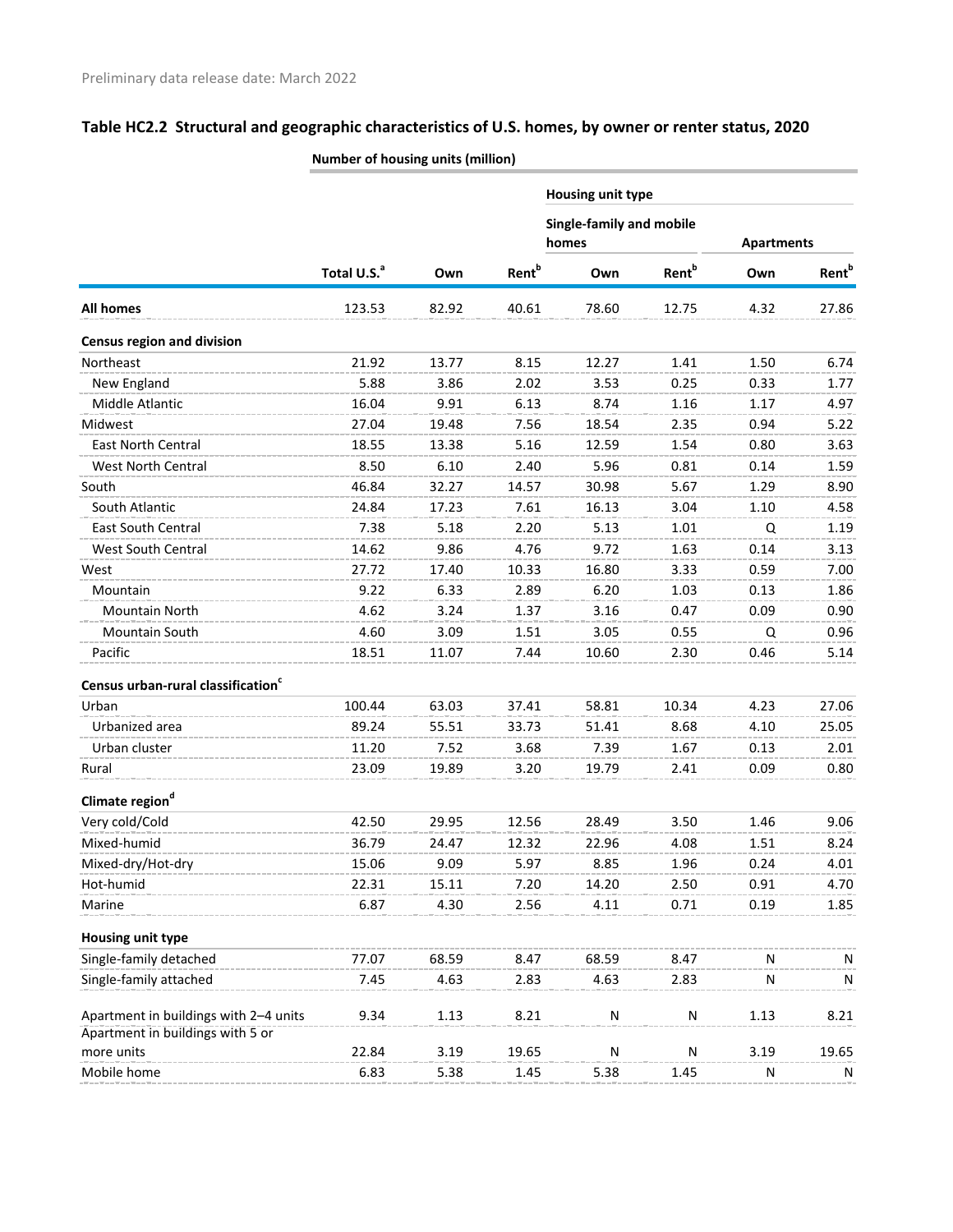|                                                           | $\frac{1}{2}$           |       |                          |                                          |                          |                   |                   |
|-----------------------------------------------------------|-------------------------|-------|--------------------------|------------------------------------------|--------------------------|-------------------|-------------------|
|                                                           |                         |       |                          | Housing unit type                        |                          |                   |                   |
|                                                           |                         |       |                          | <b>Single-family and mobile</b><br>homes |                          | <b>Apartments</b> |                   |
|                                                           | Total U.S. <sup>a</sup> | Own   | <b>Rent</b> <sup>b</sup> | Own                                      | <b>Rent</b> <sup>b</sup> | Own               | Rent <sup>b</sup> |
| All homes                                                 | 123.53                  | 82.92 | 40.61                    | 78.60                                    | 12.75                    | 4.32              | 27.86             |
| <b>Year of construction</b>                               |                         |       |                          |                                          |                          |                   |                   |
| Before 1950                                               | 20.26                   | 13.65 | 6.60                     | 12.53                                    | 2.28                     | 1.12              | 4.32              |
| 1950 to 1959                                              | 12.48                   | 9.19  | 3.29                     | 8.92                                     | 1.54                     | 0.26              | 1.75              |
| 1960 to 1969                                              | 12.76                   | 8.11  | 4.65                     | 7.69                                     | 1.54                     | 0.41              | 3.11              |
| 1970 to 1979                                              | 18.34                   | 11.66 | 6.68                     | 10.89                                    | 1.89                     | 0.77              | 4.79              |
| 1980 to 1989                                              | 16.30                   | 10.27 | 6.03                     | 9.58                                     | 1.69                     | 0.70              | 4.33              |
| 1990 to 1999                                              | 17.16                   | 12.35 | 4.81                     | 11.95                                    | 1.71                     | 0.40              | 3.10              |
| 2000 to 2009                                              | 16.16                   | 11.39 | 4.77                     | 10.86                                    | 1.41                     | 0.53              | 3.36              |
| 2010 to 2015                                              | 5.53                    | 3.34  | 2.19                     | 3.27                                     | 0.47                     | 0.07              | 1.71              |
| 2016 to 2020                                              | 4.56                    | 2.96  | 1.60                     | 2.91                                     | 0.22                     | Q                 | 1.38              |
| <b>Number of stories</b>                                  |                         |       |                          |                                          |                          |                   |                   |
| 1 story                                                   | 47.15                   | 40.21 | 6.95                     | 40.21                                    | 6.95                     | N                 | N                 |
| 2 stories                                                 | 32.47                   | 28.60 | 3.87                     | 28.60                                    | 3.87                     | N                 | N                 |
| 3 or more stories                                         | 2.61                    | 2.30  | 0.32                     | 2.30                                     | 0.32                     | N                 | N                 |
| Split-level<br>Not asked (apartments and mobile           | 2.28                    | 2.12  | 0.17                     | 2.12                                     | 0.17                     | N                 | N                 |
| homes)                                                    | 39.01                   | 9.70  | 29.31                    | 5.38                                     | 1.45                     | 4.32              | 27.86             |
| Major outside wall construction                           |                         |       |                          |                                          |                          |                   |                   |
| Siding (aluminum, fiber cement, vinyl,                    |                         |       |                          |                                          |                          |                   |                   |
| or steel)                                                 | 45.44                   | 34.86 | 10.58                    | 34.29                                    | 5.13                     | 0.57              | 5.45              |
| <b>Brick</b>                                              | 33.37                   | 19.01 | 14.36                    | 17.00                                    | 2.78                     | 2.01              | 11.58             |
| Wood                                                      | 18.80                   | 12.45 | 6.34                     | 12.13                                    | 2.25                     | 0.32              | 4.09              |
| Stucco                                                    | 15.65                   | 10.64 | 5.02                     | 10.05                                    | 1.63                     | 0.59              | 3.38              |
| Concrete block                                            | 6.42                    | 3.43  | 2.99                     | 2.74                                     | 0.62                     | 0.69              | 2.37              |
| Shingle (composition)                                     | 1.89                    | 1.27  | 0.61                     | 1.21                                     | 0.17                     | Q                 | 0.44              |
| Stone                                                     | 1.46                    | 0.95  | 0.51                     | 0.90                                     | 0.12                     | Q                 | 0.39              |
| Some other material                                       | 0.50                    | 0.30  | 0.19                     | 0.28                                     | Q                        | Q                 | 0.15              |
| <b>Major roofing material</b>                             |                         |       |                          |                                          |                          |                   |                   |
| Shingles (composition or asphalt)                         | 76.03                   | 62.14 | 13.89                    | 61.42                                    | 8.71                     | 0.72              | 5.17              |
| Metal                                                     | 9.69                    | 7.56  | 2.13                     | 7.53                                     | 1.70                     | Q                 | 0.44              |
| Wood shingles or shakes                                   | 5.19                    | 3.02  | 2.17                     | 2.90                                     | 1.06                     | 0.12              | 1.11              |
| Ceramic or clay tiles                                     | 4.89                    | 3.48  | 1.41                     | 3.42                                     | 0.81                     | Q                 | 0.60              |
| Concrete tiles                                            | 2.14                    | 1.63  | 0.52                     | 1.56                                     | 0.16                     | Q                 | 0.36              |
| Slate or synthetic slate                                  | 1.49                    | 0.86  | 0.62                     | 0.77                                     | 0.21                     | Q                 | 0.41              |
| Some other material<br>Not asked (apartments in buildings | 1.26                    | 1.04  | 0.22                     | 1.01                                     | 0.10                     | Q                 | 0.12              |
| with 5 or more units)                                     | 22.84                   | 3.19  | 19.65                    | N                                        | N                        | 3.19              | 19.65             |
|                                                           |                         |       |                          |                                          |                          |                   |                   |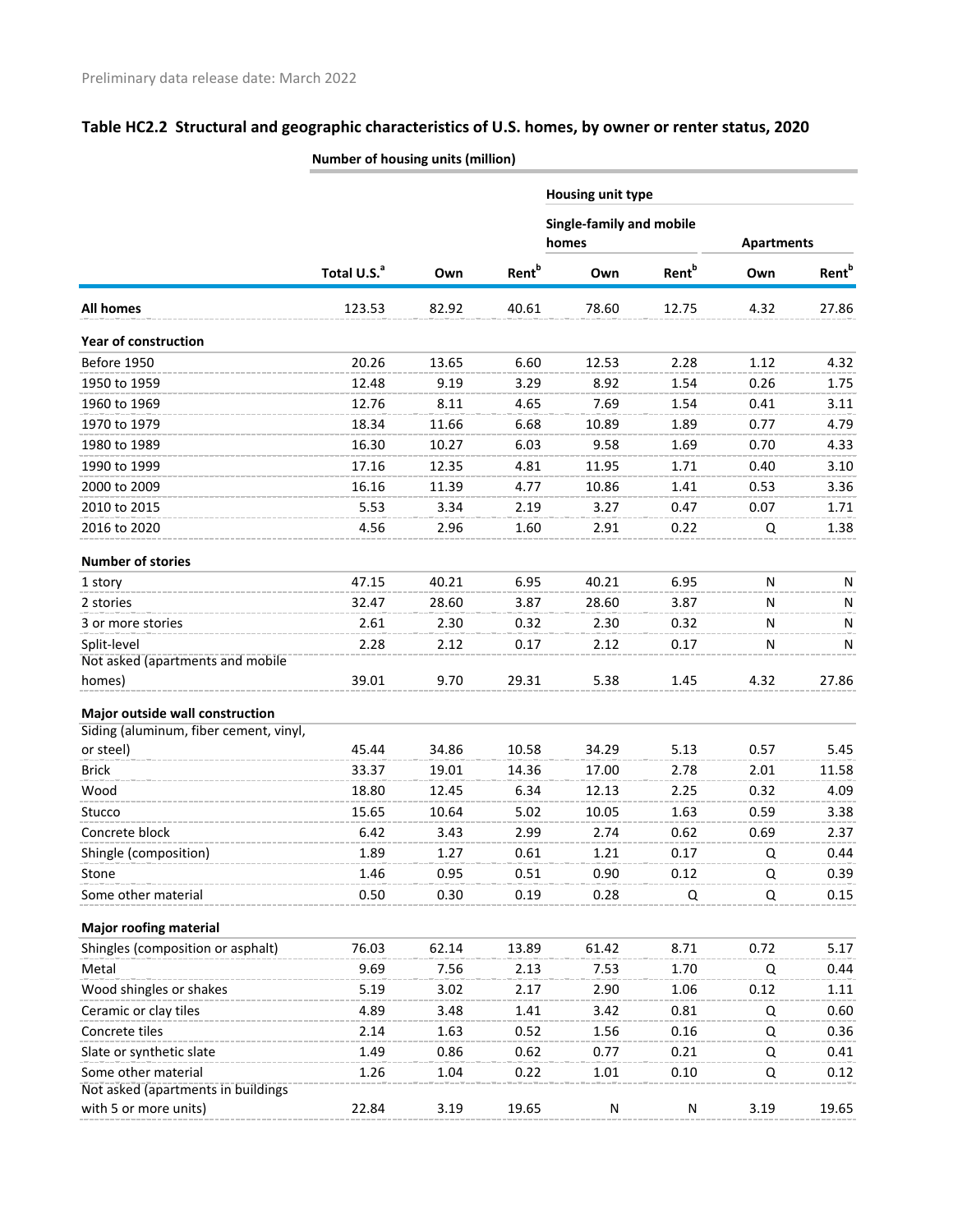|                                                       | Number of housing units (million) |       |                          |                                          |                          |                   |                          |  |  |  |  |
|-------------------------------------------------------|-----------------------------------|-------|--------------------------|------------------------------------------|--------------------------|-------------------|--------------------------|--|--|--|--|
|                                                       |                                   |       |                          | Housing unit type                        |                          |                   |                          |  |  |  |  |
|                                                       |                                   |       |                          | <b>Single-family and mobile</b><br>homes |                          | <b>Apartments</b> |                          |  |  |  |  |
|                                                       | Total U.S. <sup>a</sup>           | Own   | <b>Rent</b> <sup>b</sup> | Own                                      | <b>Rent</b> <sup>b</sup> | Own               | <b>Rent</b> <sup>b</sup> |  |  |  |  |
| All homes                                             | 123.53                            | 82.92 | 40.61                    | 78.60                                    | 12.75                    | 4.32              | 27.86                    |  |  |  |  |
| <b>Total number of rooms (excluding</b><br>bathrooms) |                                   |       |                          |                                          |                          |                   |                          |  |  |  |  |
| 1 or 2                                                | 4.59                              | 0.35  | 4.24                     | 0.13                                     | 0.13                     | 0.21              | 4.12                     |  |  |  |  |
| 3                                                     | 8.73                              | 1.12  | 7.61                     | 0.59                                     | 0.57                     | 0.53              | 7.05                     |  |  |  |  |
| 4                                                     | 15.95                             | 4.98  | 10.96                    | 3.70                                     | 2.23                     | 1.28              | 8.74                     |  |  |  |  |
| 5                                                     | 19.54                             | 11.18 | 8.35                     | 10.02                                    | 3.21                     | 1.16              | 5.14                     |  |  |  |  |
| 6                                                     | 22.10                             | 17.25 | 4.85                     | 16.55                                    | 2.91                     | 0.70              | 1.94                     |  |  |  |  |
| $\overline{7}$                                        | 18.86                             | 16.58 | 2.28                     | 16.38                                    | 1.83                     | 0.20              | 0.46                     |  |  |  |  |
| 8                                                     | 13.87                             | 12.66 | 1.20                     | 12.59                                    | 0.97                     | Q                 | 0.23                     |  |  |  |  |
| 9 or more                                             | 19.90                             | 18.80 | 1.10                     | 18.64                                    | 0.91                     | 0.17              | 0.19                     |  |  |  |  |
| <b>Number of bedrooms</b>                             |                                   |       |                          |                                          |                          |                   |                          |  |  |  |  |
| 0                                                     | 1.82                              | 0.13  | 1.69                     | 0.09                                     | 0.05                     | Q                 | 1.64                     |  |  |  |  |
| 1                                                     | 14.52                             | 2.20  | 12.32                    | 1.25                                     | 0.89                     | 0.95              | 11.43                    |  |  |  |  |
| 2                                                     | 30.67                             | 14.47 | 16.21                    | 12.02                                    | 4.09                     | 2.44              | 12.12                    |  |  |  |  |
| 3                                                     | 48.27                             | 40.34 | 7.93                     | 39.65                                    | 5.64                     | 0.69              | 2.29                     |  |  |  |  |
| 4                                                     | 22.08                             | 20.02 | 2.06                     | 19.92                                    | 1.78                     | 0.10              | 0.28                     |  |  |  |  |
| 5 or more                                             | 6.16                              | 5.76  | 0.40                     | 5.66                                     | 0.31                     | 0.10              | Q                        |  |  |  |  |
| Number of other rooms (excluding<br>bathrooms)        |                                   |       |                          |                                          |                          |                   |                          |  |  |  |  |
| 1                                                     | 8.41                              | 1.82  | 6.60                     | 1.40                                     | 0.62                     | 0.41              | 5.98                     |  |  |  |  |
| 2                                                     | 27.88                             | 11.31 | 16.57                    | 9.83                                     | 4.08                     | 1.48              | 12.49                    |  |  |  |  |
| 3                                                     | 32.82                             | 22.02 | 10.80                    | 20.49                                    | 4.18                     | 1.53              | 6.62                     |  |  |  |  |
| 4                                                     | 26.77                             | 22.22 | 4.56                     | 21.62                                    | 2.47                     | 0.60              | 2.08                     |  |  |  |  |
| 5 or more                                             | 27.64                             | 25.55 | 2.09                     | 25.26                                    | 1.40                     | 0.30              | 0.69                     |  |  |  |  |
| <b>Number of full bathrooms</b>                       |                                   |       |                          |                                          |                          |                   |                          |  |  |  |  |
| $\mathbf 0$                                           | 0.15                              | Q     | 0.11                     | Q                                        | Q                        | N                 | 0.08                     |  |  |  |  |
| 1                                                     | 50.32                             | 22.44 | 27.88                    | 20.27                                    | 6.56                     | 2.17              | 21.32                    |  |  |  |  |
| $\overline{2}$                                        | 56.85                             | 45.21 | 11.63                    | 43.19                                    | 5.43                     | 2.02              | 6.20                     |  |  |  |  |
| 3 or more                                             | 16.21                             | 15.22 | 0.99                     | 15.09                                    | 0.73                     | 0.13              | 0.25                     |  |  |  |  |
| <b>Number of half bathrooms</b>                       |                                   |       |                          |                                          |                          |                   |                          |  |  |  |  |
| 0                                                     | 86.83                             | 52.00 | 34.82                    | 48.41                                    | 9.43                     | 3.59              | 25.39                    |  |  |  |  |
| 1                                                     | 33.79                             | 28.42 | 5.37                     | 27.72                                    | 3.11                     | 0.71              | 2.26                     |  |  |  |  |
| 2 or more                                             | 2.91                              | 2.50  | 0.41                     | 2.47                                     | 0.21                     | Q                 | 0.21                     |  |  |  |  |
|                                                       |                                   |       |                          |                                          |                          |                   |                          |  |  |  |  |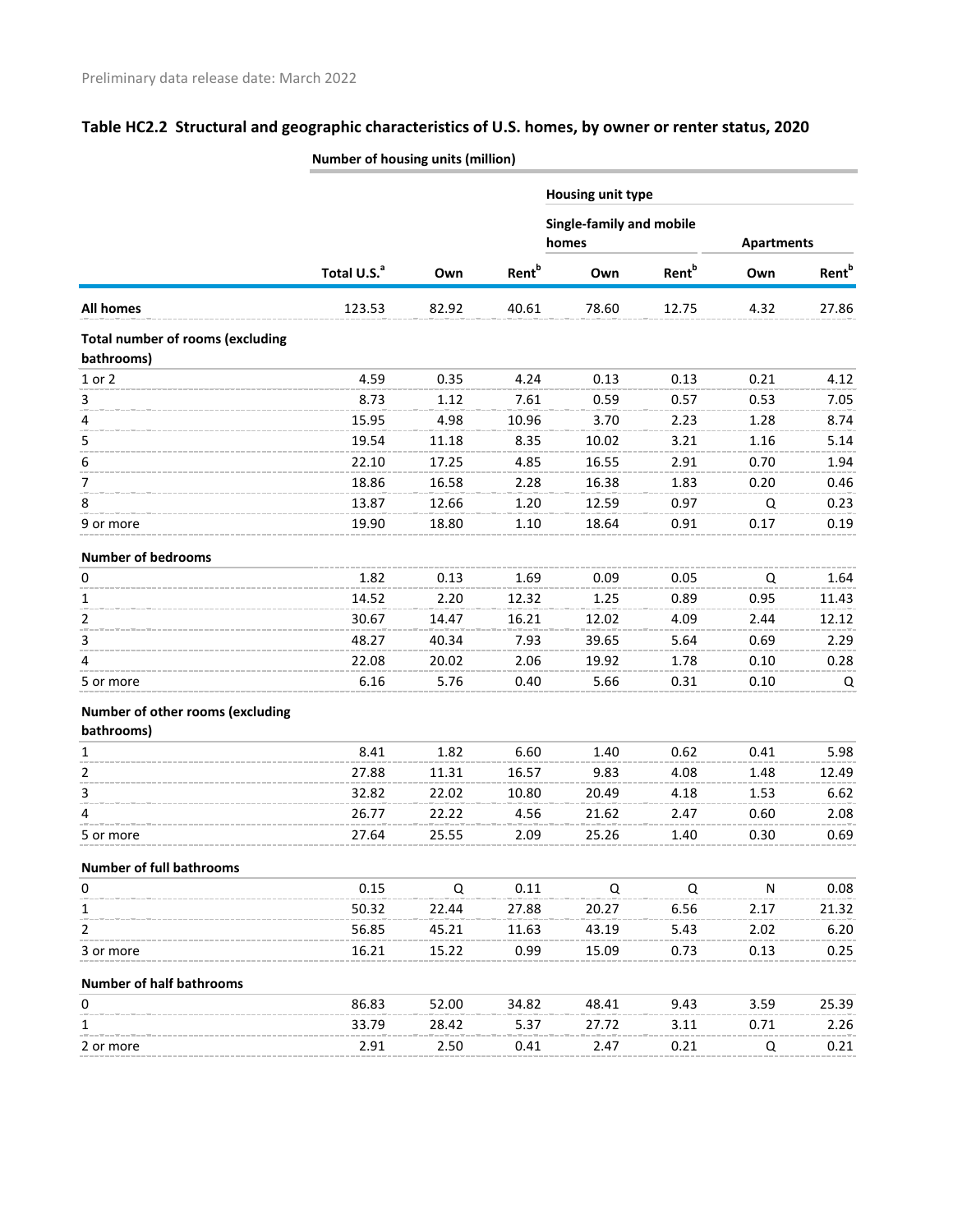|                                      |                         |       |                          | <b>Housing unit type</b>          |                          |                   |                          |  |  |
|--------------------------------------|-------------------------|-------|--------------------------|-----------------------------------|--------------------------|-------------------|--------------------------|--|--|
|                                      |                         |       |                          | Single-family and mobile<br>homes |                          | <b>Apartments</b> |                          |  |  |
|                                      | Total U.S. <sup>a</sup> | Own   | <b>Rent</b> <sup>b</sup> | Own                               | <b>Rent</b> <sup>b</sup> | Own               | <b>Rent</b> <sup>b</sup> |  |  |
| <b>All homes</b>                     | 123.53                  | 82.92 | 40.61                    | 78.60                             | 12.75                    | 4.32              | 27.86                    |  |  |
| <b>Basement</b>                      |                         |       |                          |                                   |                          |                   |                          |  |  |
| Yes                                  | 36.83                   | 33.11 | 3.73                     | 33.11                             | 3.73                     | N                 | N                        |  |  |
| Finished basement                    | 21.71                   | 20.10 | 1.61                     | 20.10                             | 1.61                     | N                 | N                        |  |  |
| Unfinished basement                  | 15.12                   | 13.01 | 2.11                     | 13.01                             | 2.11                     | N                 | N                        |  |  |
| No                                   | 47.68                   | 40.11 | 7.57                     | 40.11                             | 7.57                     | N                 | N                        |  |  |
| Not asked (apartments and mobile     |                         |       |                          |                                   |                          |                   |                          |  |  |
| homes)                               | 39.01                   | 9.70  | 29.31                    | 5.38                              | 1.45                     | 4.32              | 27.86                    |  |  |
| <b>Attic</b>                         |                         |       |                          |                                   |                          |                   |                          |  |  |
| Yes                                  | 56.50                   | 50.65 | 5.86                     | 50.65                             | 5.86                     | N                 | N                        |  |  |
| Finished attic                       | 7.68                    | 6.37  | 1.30                     | 6.37                              | 1.30                     | N                 | N                        |  |  |
| Unfinished attic                     | 48.83                   | 44.27 | 4.55                     | 44.27                             | 4.55                     | N                 | N                        |  |  |
| No                                   | 28.01                   | 22.57 | 5.44                     | 22.57                             | 5.44                     | ${\sf N}$         | N                        |  |  |
| Not asked (apartments and mobile     |                         |       |                          |                                   |                          |                   |                          |  |  |
| homes)                               | 39.01                   | 9.70  | 29.31                    | 5.38                              | 1.45                     | 4.32              | 27.86                    |  |  |
| <b>Attached garage</b>               |                         |       |                          |                                   |                          |                   |                          |  |  |
| Yes                                  | 51.79                   | 47.02 | 4.77                     | 47.02                             | 4.77                     | N                 | N                        |  |  |
| 1-car garage                         | 11.27                   | 9.37  | 1.91                     | 9.37                              | 1.91                     | N                 | N                        |  |  |
| 2-car garage                         | 34.18                   | 31.55 | 2.63                     | 31.55                             | 2.63                     | N                 | N                        |  |  |
| 3 or more car garage                 | 6.34                    | 6.11  | 0.23                     | 6.11                              | 0.23                     | N                 | N                        |  |  |
| No                                   | 32.72                   | 26.20 | 6.53                     | 26.20                             | 6.53                     | N                 | N                        |  |  |
| Not asked (apartments and mobile     |                         |       |                          |                                   |                          |                   |                          |  |  |
| homes)                               | 39.01                   | 9.70  | 29.31                    | 5.38                              | 1.45                     | 4.32              | 27.86                    |  |  |
| <b>Adequacy of insulation</b>        |                         |       |                          |                                   |                          |                   |                          |  |  |
| Well insulated                       | 34.34                   | 26.38 | 7.96                     | 25.23                             | 2.30                     | 1.15              | 5.66                     |  |  |
| Adequately insulated                 | 64.27                   | 44.18 | 20.09                    | 41.80                             | 5.84                     | 2.38              | 14.25                    |  |  |
| Poorly insulated                     | 21.29                   | 11.05 | 10.24                    | 10.48                             | 3.95                     | 0.57              | 6.28                     |  |  |
| Not insulated                        | 3.63                    | 1.31  | 2.32                     | 1.09                              | 0.66                     | 0.22              | 1.66                     |  |  |
|                                      |                         |       |                          |                                   |                          |                   |                          |  |  |
| Home is too drafty during the winter |                         |       |                          |                                   |                          |                   |                          |  |  |
| Never                                | 55.37                   | 40.87 | 14.50                    | 38.66                             | 3.68                     | 2.21              | 10.82                    |  |  |
| Some of the time                     | 52.63                   | 34.99 | 17.64                    | 33.24                             | 5.82                     | 1.75              | 11.82                    |  |  |
| Most of the time                     | 10.39                   | 5.17  | 5.22                     | 4.89                              | 1.92                     | 0.28              | 3.30                     |  |  |
| All of the time                      | 5.14                    | 1.89  | 3.25                     | 1.80                              | 1.33                     | 0.08              | 1.92                     |  |  |
| Any ceilings higher than 8 feet      |                         |       |                          |                                   |                          |                   |                          |  |  |
| Yes                                  | 55.18                   | 40.31 | 14.87                    | 38.42                             | 4.52                     | 1.89              | 10.35                    |  |  |
| No                                   | 61.52                   | 37.23 | 24.29                    | 34.80                             | 6.78                     | 2.43              | 17.51                    |  |  |
| Not asked (mobile homes)             | 6.83                    | 5.38  | 1.45                     | 5.38                              | 1.45                     | N                 | N                        |  |  |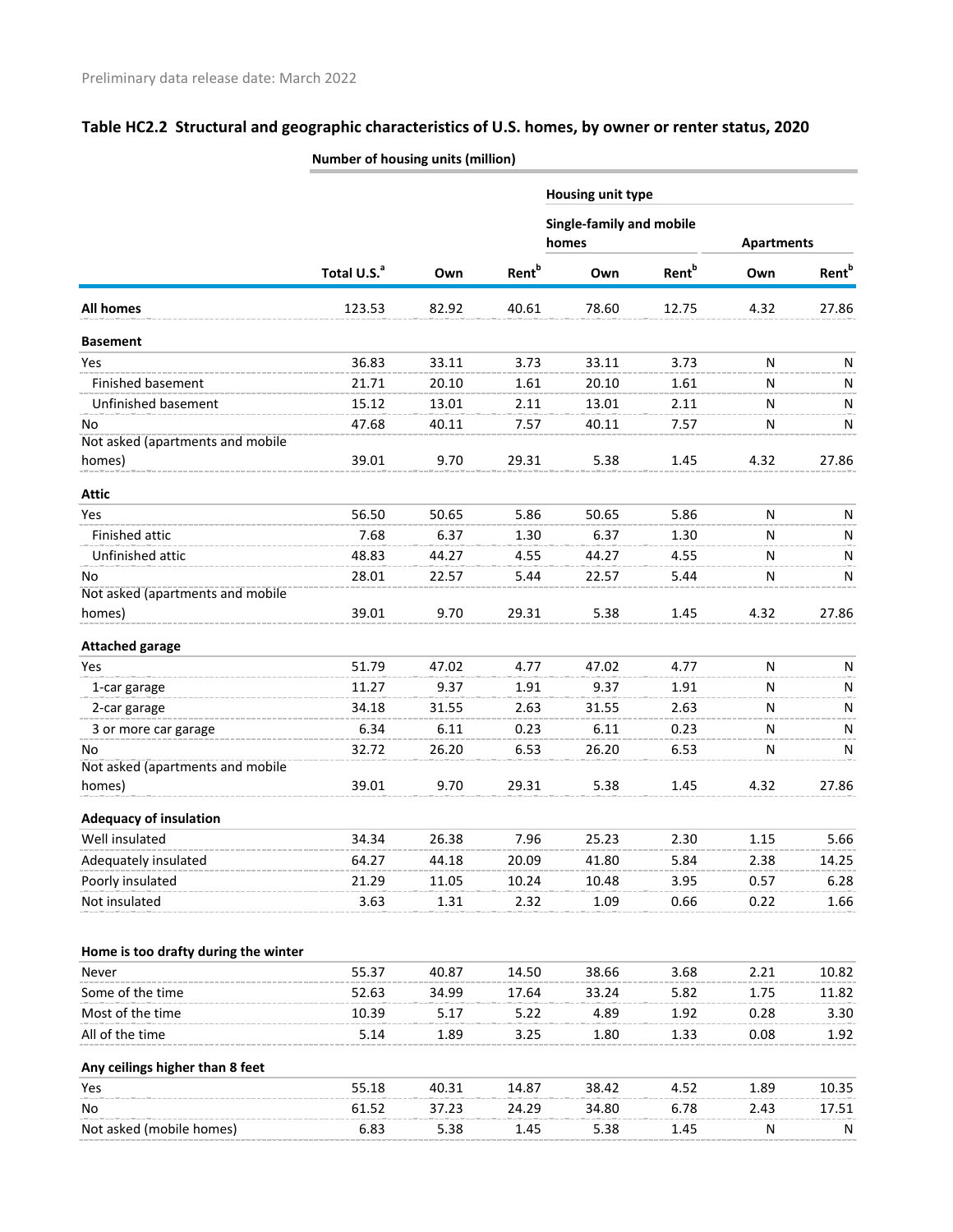|                                                   | Number of nousing units (million) |       |                          |                                 |                          |                   |                          |
|---------------------------------------------------|-----------------------------------|-------|--------------------------|---------------------------------|--------------------------|-------------------|--------------------------|
|                                                   |                                   |       |                          | Housing unit type               |                          |                   |                          |
|                                                   |                                   |       |                          | <b>Single-family and mobile</b> |                          |                   |                          |
|                                                   |                                   |       |                          | homes                           |                          | <b>Apartments</b> |                          |
|                                                   | Total U.S. <sup>a</sup>           | Own   | <b>Rent</b> <sup>b</sup> | Own                             | <b>Rent</b> <sup>b</sup> | Own               | <b>Rent</b> <sup>b</sup> |
| <b>All homes</b>                                  | 123.53                            | 82.92 | 40.61                    | 78.60                           | 12.75                    | 4.32              | 27.86                    |
| <b>Number of windows</b>                          |                                   |       |                          |                                 |                          |                   |                          |
| $1$ to $2$                                        | 6.95                              | 0.69  | 6.27                     | 0.18                            | 0.15                     | 0.51              | 6.11                     |
| $3$ to $5$                                        | 18.15                             | 3.68  | 14.47                    | 2.37                            | 1.43                     | 1.31              | 13.04                    |
| 6 to 9                                            | 29.35                             | 18.25 | 11.10                    | 16.91                           | 4.50                     | 1.35              | 6.60                     |
| 10 to 15                                          | 38.42                             | 31.78 | 6.64                     | 31.00                           | 4.97                     | 0.78              | 1.67                     |
| 16 to 19                                          | 13.61                             | 12.36 | 1.25                     | 12.21                           | 1.01                     | 0.15              | 0.24                     |
| 20 to 29                                          | 12.43                             | 11.72 | 0.70                     | 11.63                           | 0.56                     | 0.10              | 0.14                     |
| 30 or more                                        | 4.62                              | 4.43  | 0.18                     | 4.32                            | 0.13                     | 0.12              | Q                        |
| Type of glass in windows                          |                                   |       |                          |                                 |                          |                   |                          |
| Single-pane glass                                 | 43.51                             | 22.65 | 20.86                    | 21.14                           | 6.58                     | 1.51              | 14.28                    |
| Double-pane glass                                 | 77.95                             | 58.55 | 19.40                    | 55.86                           | 6.04                     | 2.69              | 13.36                    |
| Triple-pane glass                                 | 2.07                              | 1.72  | 0.35                     | 1.59                            | 0.14                     | 0.12              | 0.21                     |
| <b>Window frame material</b>                      |                                   |       |                          |                                 |                          |                   |                          |
| Metal (aluminum)                                  | 47.40                             | 27.32 | 20.08                    | 25.00                           | 5.15                     | 2.32              | 14.93                    |
| Wood                                              | 40.31                             | 27.30 | 13.01                    | 26.35                           | 5.21                     | 0.95              | 7.80                     |
| Vinyl                                             | 31.85                             | 25.55 | 6.29                     | 24.63                           | 2.02                     | 0.93              | 4.28                     |
| Fiberglass                                        | 1.72                              | 1.03  | 0.70                     | 0.98                            | 0.21                     | Q                 | 0.48                     |
| Composite                                         | 2.25                              | 1.72  | 0.53                     | 1.64                            | 0.17                     | Q                 | 0.37                     |
| Number of sliding glass or French                 |                                   |       |                          |                                 |                          |                   |                          |
| doors                                             |                                   |       |                          |                                 |                          |                   |                          |
| 0                                                 | 60.38                             | 36.28 | 24.10                    | 34.06                           | 7.83                     | 2.22              | 16.27                    |
| 1                                                 | 39.81                             | 27.67 | 12.14                    | 26.43                           | 3.06                     | 1.24              | 9.08                     |
| 2                                                 | 15.19                             | 11.96 | 3.23                     | 11.43                           | 1.24                     | 0.53              | 1.99                     |
| 3 or more                                         | 8.16                              | 7.01  | 1.14                     | 6.68                            | 0.63                     | 0.33              | 0.51                     |
| Electricity meter is a smart meter                |                                   |       |                          |                                 |                          |                   |                          |
| Yes                                               | 34.30                             | 26.63 | 7.67                     | 25.75                           | 3.20                     | 0.89              | 4.47                     |
| No                                                | 36.81                             | 25.30 | 11.51                    | 23.68                           | 3.67                     | 1.61              | 7.84                     |
| Don't know                                        | 52.42                             | 30.99 | 21.43                    | 29.17                           | 5.89                     | 1.82              | 15.54                    |
| Park a car within 20 feet of electrical<br>outlet |                                   |       |                          |                                 |                          |                   |                          |
| Yes                                               | 67.83                             | 59.96 | 7.86                     | 59.52                           | 6.19                     | 0.44              | 1.67                     |
| No                                                | 32.87                             | 19.77 | 13.10                    | 19.08                           | 6.56                     | 0.69              | 6.54                     |
| Not asked (apartments in buildings                |                                   |       |                          |                                 |                          |                   |                          |
| with 5 or more units)                             | 22.84                             | 3.19  | 19.65                    | N                               | N                        | 3.19              | 19.65                    |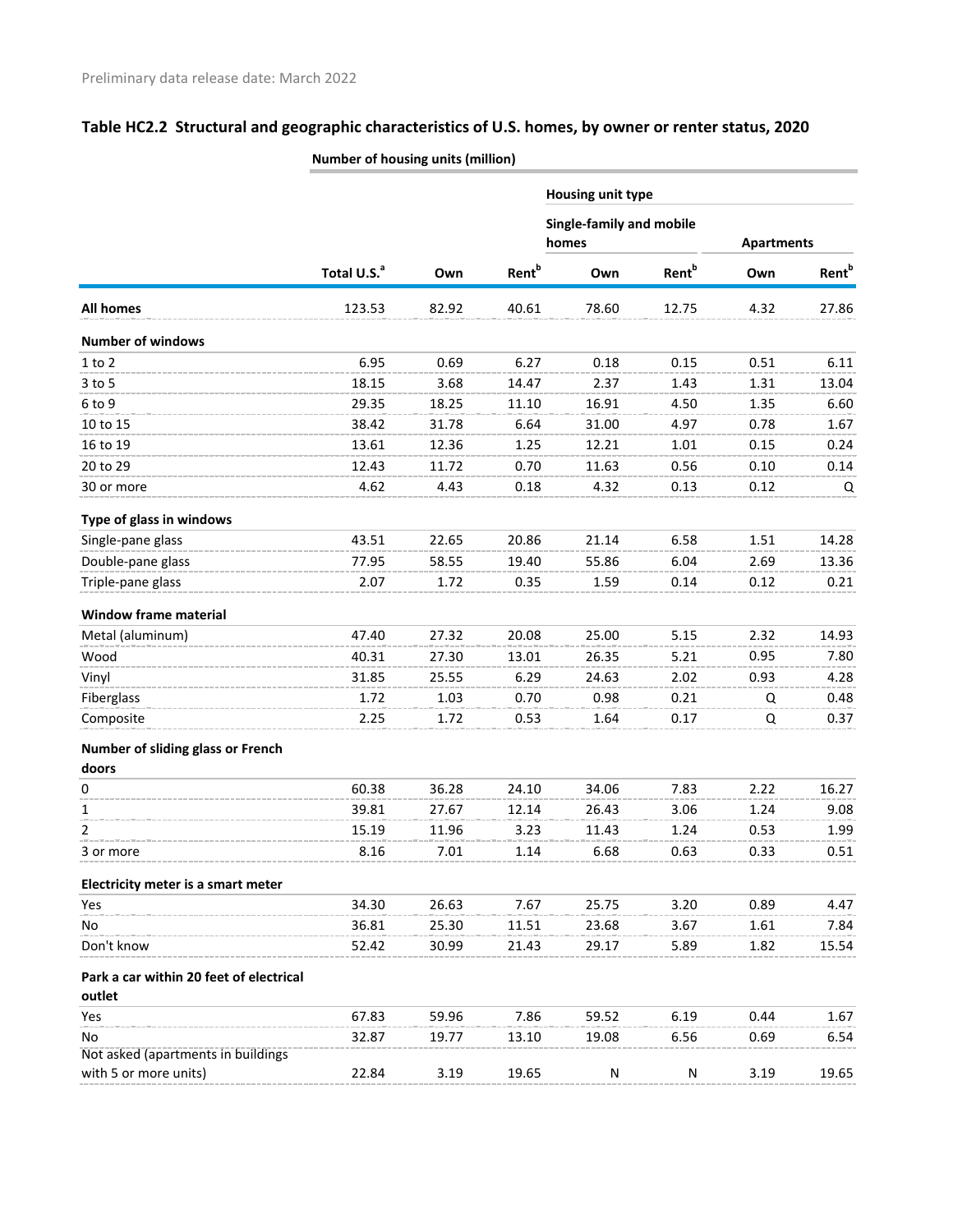|                                         | Number of housing units (million) |       |                          |                          |                          |                   |                   |
|-----------------------------------------|-----------------------------------|-------|--------------------------|--------------------------|--------------------------|-------------------|-------------------|
|                                         |                                   |       |                          | <b>Housing unit type</b> |                          |                   |                   |
|                                         |                                   |       |                          | Single-family and mobile |                          |                   |                   |
|                                         |                                   |       |                          | homes                    |                          | <b>Apartments</b> |                   |
|                                         | Total U.S. <sup>a</sup>           | Own   | <b>Rent</b> <sup>b</sup> | Own                      | <b>Rent</b> <sup>b</sup> | Own               | Rent <sup>b</sup> |
| All homes                               | 123.53                            | 82.92 | 40.61                    | 78.60                    | 12.75                    | 4.32              | 27.86             |
| Own or lease an all-electric or plug-   |                                   |       |                          |                          |                          |                   |                   |
| in hybrid electric vehicle              |                                   |       |                          |                          |                          |                   |                   |
| Yes                                     | 1.82                              | 1.57  | 0.25                     | 1.51                     | 0.10                     | Q                 | 0.15              |
| Charge at home                          | 1.39                              | 1.31  | 0.07                     | 1.29                     | 0.06                     | Q                 | Q                 |
| No                                      | 121.71                            | 81.35 | 40.36                    | 77.09                    | 12.66                    | 4.26              | 27.70             |
| Natural gas available in                |                                   |       |                          |                          |                          |                   |                   |
| neighborhood                            |                                   |       |                          |                          |                          |                   |                   |
| Yes                                     | 84.52                             | 56.93 | 27.59                    | 53.77                    | 8.87                     | 3.15              | 18.73             |
| Uses natural gas                        | 69.49                             | 49.79 | 19.71                    | 47.10                    | 6.82                     | 2.68              | 12.88             |
| Does not use natural gas                | 15.03                             | 7.14  | 7.89                     | 6.67                     | 2.04                     | 0.47              | 5.85              |
| No                                      | 39.01                             | 25.99 | 13.01                    | 24.83                    | 3.89                     | 1.17              | 9.13              |
| Distributed solar generation            |                                   |       |                          |                          |                          |                   |                   |
| Yes                                     | 3.37                              | 3.26  | 0.11                     | 3.26                     | 0.11                     | N                 | N                 |
| No                                      | 87.98                             | 75.33 | 12.65                    | 75.33                    | 12.65                    | N                 | N                 |
| Not asked (apartments)                  | 32.18                             | 4.32  | 27.86                    | N                        | $\mathsf{N}$             | 4.32              | 27.86             |
| <b>Experienced power outage lasting</b> |                                   |       |                          |                          |                          |                   |                   |
| more than 24 hours                      |                                   |       |                          |                          |                          |                   |                   |
| Yes                                     | 22.72                             | 15.70 | 7.02                     | 15.23                    | 2.43                     | 0.47              | 4.59              |
| Natural disaster or weather             |                                   |       |                          |                          |                          |                   |                   |
| event                                   | 19.00                             | 13.67 | 5.32                     | 13.30                    | 1.94                     | 0.38              | 3.39              |
| Unable to pay electric bill             | 0.25                              | 0.08  | 0.17                     | 0.08                     | 0.12                     | N                 | Q                 |
| Utility had planned or unplanned        |                                   |       |                          |                          |                          |                   |                   |
| blackout                                | 3.08                              | 1.74  | 1.34                     | 1.68                     | 0.35                     | Q                 | 0.99              |
| Other reason for outage                 | 0.39                              | 0.20  | 0.19                     | 0.16                     | Q                        | Q                 | 0.16              |
| No                                      | 100.81                            | 67.22 | 33.58                    | 63.37                    | 10.32                    | 3.85              | 23.26             |
| Back-up generator in home               |                                   |       |                          |                          |                          |                   |                   |
| Yes                                     | 17.66                             | 14.81 | 2.85                     | 14.49                    | 0.79                     | 0.31              | 2.05              |
| No                                      | 105.87                            | 68.11 | 37.76                    | 64.10                    | 11.96                    | 4.01              | 25.80             |
| <b>Swimming pool</b>                    |                                   |       |                          |                          |                          |                   |                   |
| Yes                                     | 8.52                              | 8.19  | 0.33                     | 8.19                     | 0.33                     | N                 | N                 |
| No                                      | 82.83                             | 70.41 | 12.42                    | 70.41                    | 12.42                    | N                 | N                 |
| Not asked (apartments)                  | 32.18                             | 4.32  | 27.86                    | ${\sf N}$                | ${\sf N}$                | 4.32              | 27.86             |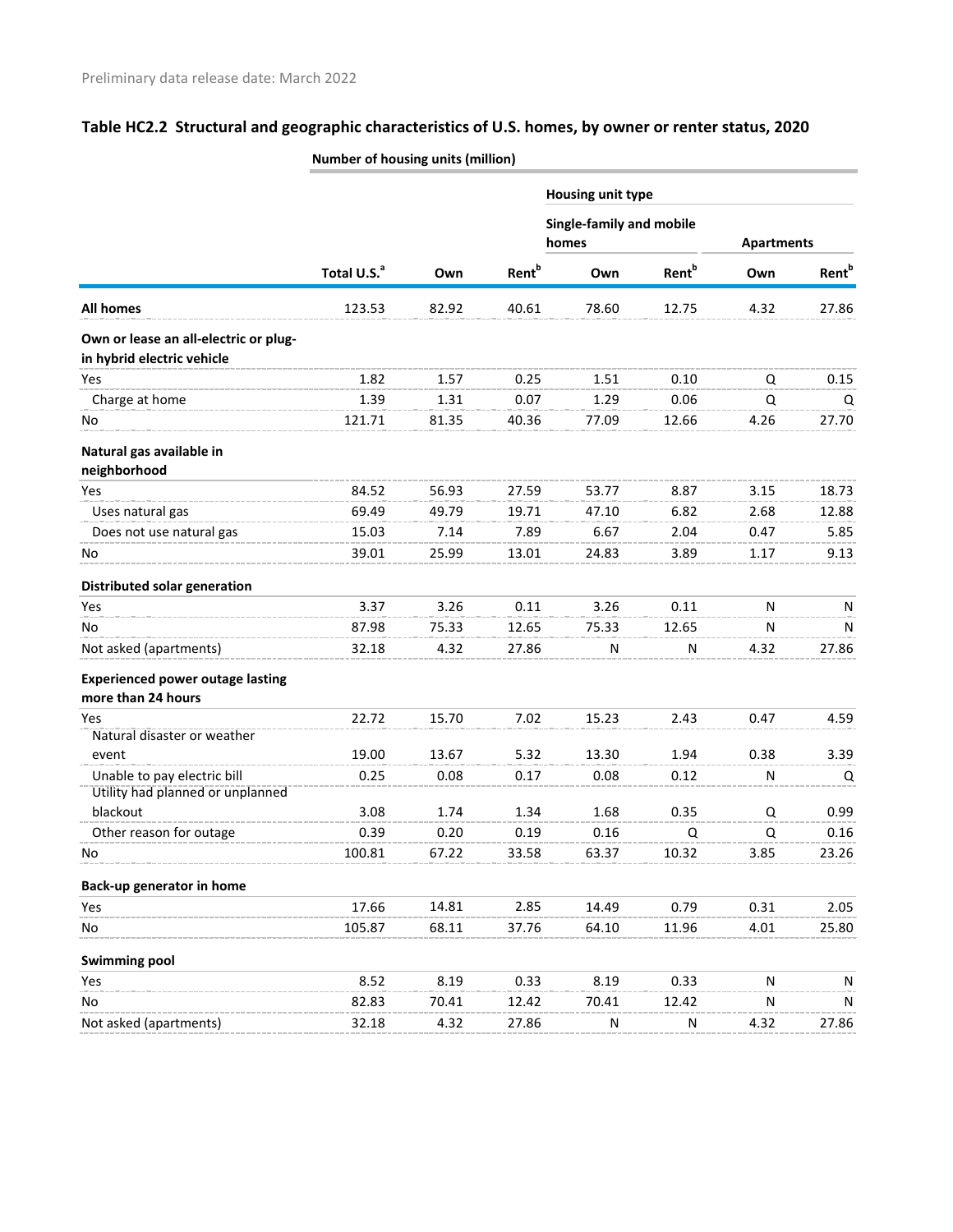|                                      | vaniber of housing units (million) |       |                          |                                          |                          |                   |                          |
|--------------------------------------|------------------------------------|-------|--------------------------|------------------------------------------|--------------------------|-------------------|--------------------------|
|                                      |                                    |       |                          | Housing unit type                        |                          |                   |                          |
|                                      |                                    |       |                          | <b>Single-family and mobile</b><br>homes |                          | <b>Apartments</b> |                          |
|                                      | Total U.S. <sup>a</sup>            | Own   | <b>Rent</b> <sup>b</sup> | Own                                      | <b>Rent</b> <sup>b</sup> | Own               | <b>Rent</b> <sup>b</sup> |
| All homes                            | 123.53                             | 82.92 | 40.61                    | 78.60                                    | 12.75                    | 4.32              | 27.86                    |
| Months swimming pool is used         |                                    |       |                          |                                          |                          |                   |                          |
| $0$ to $3$                           | 1.90                               | 1.81  | 0.10                     | 1.81                                     | 0.10                     | N                 | N                        |
| 4 to 7                               | 5.08                               | 4.94  | 0.14                     | 4.94                                     | 0.14                     | N                 | N                        |
| 8 to 12                              | 1.54                               | 1.44  | 0.10                     | 1.44                                     | 0.10                     | N                 | N                        |
| No swimming pool                     | 82.83                              | 70.41 | 12.42                    | 70.41                                    | 12.42                    | N                 | N                        |
| Not asked (apartments)               | 32.18                              | 4.32  | 27.86                    | N                                        | N                        | 4.32              | 27.86                    |
| <b>Heated swimming pool and fuel</b> |                                    |       |                          |                                          |                          |                   |                          |
| Heated swimming pool                 | 2.89                               | 2.81  | 0.08                     | 2.81                                     | 0.08                     | N                 | N                        |
| Electricity                          | 0.85                               | 0.83  | Q                        | 0.83                                     | Q                        | N                 | N                        |
| Natural gas                          | 1.32                               | 1.27  | Q                        | 1.27                                     | Q                        | N                 | N                        |
| Propane                              | 0.29                               | 0.29  | Q                        | 0.29                                     | Q                        | N                 | N                        |
| Some other fuel                      | 0.42                               | 0.42  | Q                        | 0.42                                     | Q                        | N                 | N                        |
| Unheated swimming pool               | 5.63                               | 5.38  | 0.25                     | 5.38                                     | 0.25                     | N                 | N                        |
| No swimming pool                     | 82.83                              | 70.41 | 12.42                    | 70.41                                    | 12.42                    | N                 | N                        |
| Not asked (apartments)               | 32.18                              | 4.32  | 27.86                    | N                                        | N                        | 4.32              | 27.86                    |
| Hot tub                              |                                    |       |                          |                                          |                          |                   |                          |
| Yes                                  | 8.84                               | 7.68  | 1.16                     | 7.47                                     | 0.42                     | 0.21              | 0.74                     |
| No                                   | 114.69                             | 75.24 | 39.45                    | 71.13                                    | 12.33                    | 4.11              | 27.12                    |
| Months hot tub is used               |                                    |       |                          |                                          |                          |                   |                          |
| $0$ to $3$                           | 4.22                               | 3.51  | 0.71                     | 3.36                                     | 0.27                     | 0.15              | 0.44                     |
| 4 to 7                               | 1.27                               | 1.14  | 0.14                     | 1.14                                     | 0.05                     | N                 | Q                        |
| 8 to 12                              | 3.35                               | 3.04  | 0.31                     | 2.98                                     | 0.10                     | Q                 | 0.21                     |
| No hot tub                           | 114.69                             | 75.24 | 39.45                    | 71.13                                    | 12.33                    | 4.11              | 27.12                    |
| Hot tub heating fuel                 |                                    |       |                          |                                          |                          |                   |                          |
| Electricity                          | 4.41                               | 3.97  | 0.44                     | 3.89                                     | 0.18                     | Q                 | 0.26                     |
| Natural gas                          | 1.47                               | 1.27  | 0.20                     | 1.25                                     | Q                        | Q                 | 0.15                     |
| Some other fuel                      | 0.36                               | 0.33  | Q                        | 0.33                                     | N                        | N                 | Q                        |
| Hot tub used 0 months                | 2.60                               | 2.13  | 0.47                     | 2.01                                     | 0.18                     | 0.12              | 0.29                     |
| No hot tub                           | 114.69                             | 75.24 | 39.45                    | 71.13                                    | 12.33                    | 4.11              | 27.12                    |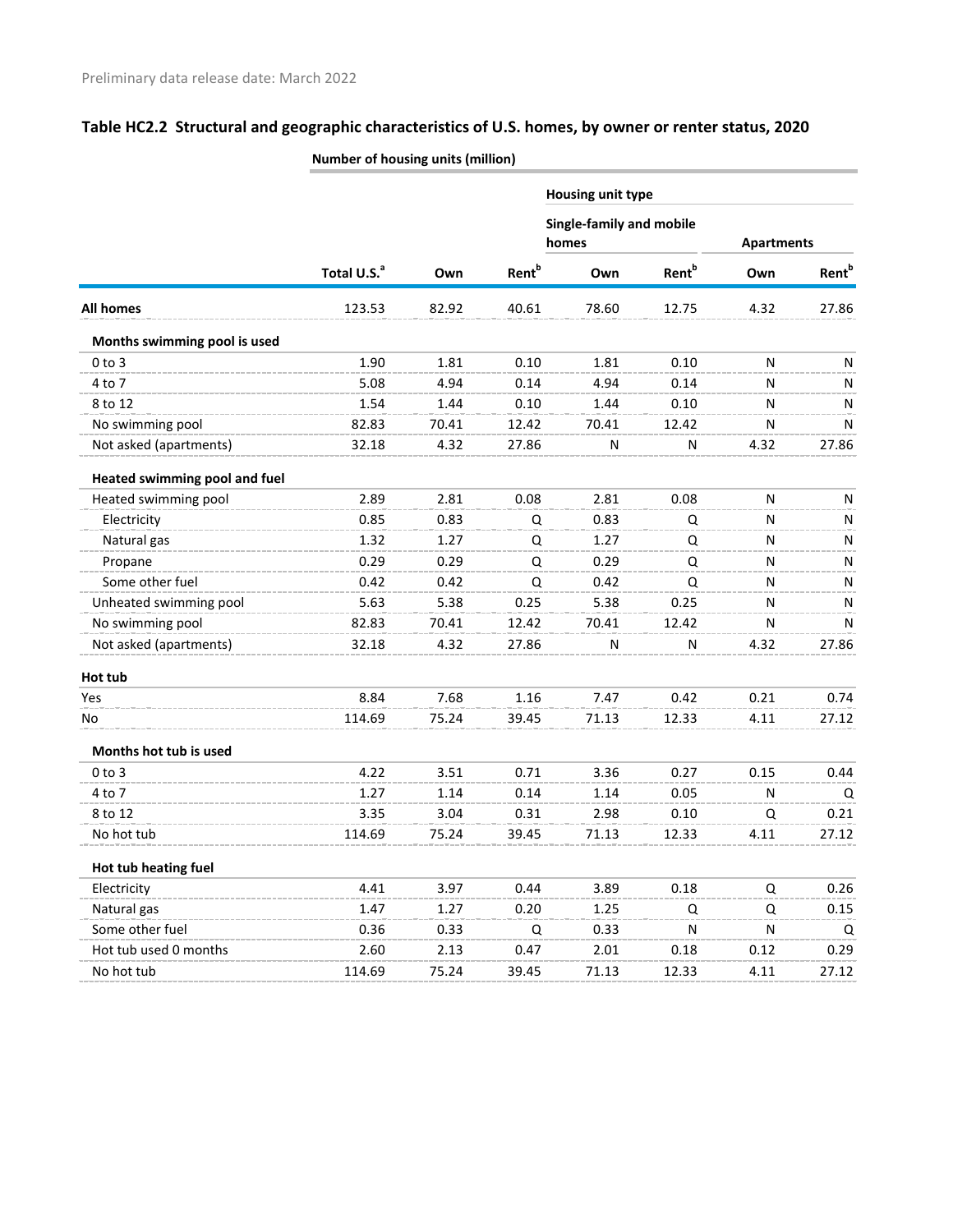|           |                         | <b>Number of housing units (million)</b> |                   |                                   |                          |      |                          |  |  |
|-----------|-------------------------|------------------------------------------|-------------------|-----------------------------------|--------------------------|------|--------------------------|--|--|
|           |                         |                                          |                   | <b>Housing unit type</b>          |                          |      |                          |  |  |
|           | Total U.S. <sup>a</sup> |                                          |                   | Single-family and mobile<br>homes |                          |      | <b>Apartments</b>        |  |  |
|           |                         | Own                                      | Rent <sup>b</sup> | Own                               | <b>Rent</b> <sup>b</sup> | Own  | <b>Rent</b> <sup>b</sup> |  |  |
| All homes | 123.53                  | 82.92                                    | 40.61             | 78.60                             | 12.75                    | 4.32 | 27.86                    |  |  |

Source: U.S. Energy Information Administration, Office of Energy Demand and Integrated Statistics, Form EIA-457A of the *2020 Residential Energy Consumption Survey*

Notes: Because of rounding, data may not sum to totals. See RECS Terminology for definition of terms used in these tables.

<sup>a</sup> Total U.S. includes all primary occupied housing units in the 50 states and the District of Columbia. Vacant housing units, seasonal units, second homes, military houses, and group quarters are excluded.

<sup>b</sup> Rented includes households that occupy their primary housing units without paying rent.

<sup>c</sup> Housing units are classified using criteria created by the U.S. Census Bureau based on 2010 Census data. Urbanized areas are densely settled groupings of blocks or tracts with 50,000 or more people, while urban clusters have at least 2,500 but less than 50,000 people. All other areas are rural.

<sup>d</sup> The Building America program, sponsored by the U.S. Department of Energy's Office of Energy Efficiency and Renewable Energy (EERE), created these climate regions. We combined climate regions for this publication. The Subarctic region is included with data for Very-cold and Cold. Q = Data withheld because either the relative standard error (RSE) was greater than 50% or fewer than 10 households in reporting sample.

N = No households in reporting sample.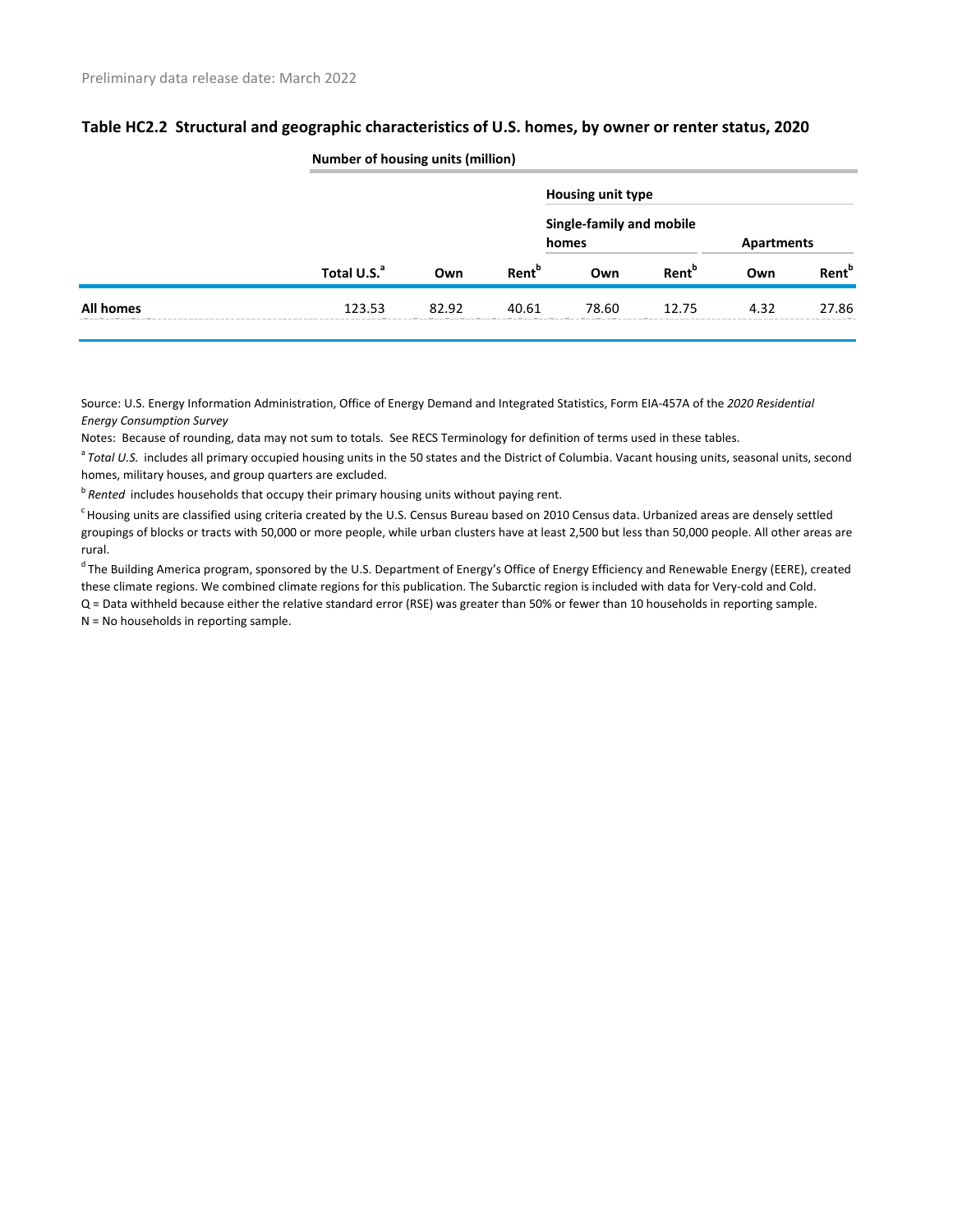|                                                |                         |      |                          | Housing unit type                 |                          |                   |                          |  |
|------------------------------------------------|-------------------------|------|--------------------------|-----------------------------------|--------------------------|-------------------|--------------------------|--|
|                                                |                         |      |                          | Single-family and mobile<br>homes |                          | <b>Apartments</b> |                          |  |
|                                                | Total U.S. <sup>a</sup> | Own  | <b>Rent</b> <sup>b</sup> | Own                               | <b>Rent</b> <sup>b</sup> | Own               | <b>Rent</b> <sup>b</sup> |  |
| All homes                                      | 0.00                    | 0.42 | 0.86                     | 0.35                              | 2.15                     | 4.13              | 0.64                     |  |
| <b>Census region and division</b>              |                         |      |                          |                                   |                          |                   |                          |  |
| Northeast                                      | 0.00                    | 1.01 | 1.70                     | 0.71                              | 6.14                     | 8.09              | 1.80                     |  |
| New England                                    | 0.00                    | 1.25 | 2.39                     | 0.87                              | 12.58                    | 13.31             | 2.46                     |  |
| Middle Atlantic                                | 0.00                    | 1.24 | 2.01                     | 0.90                              | 6.72                     | 9.26              | 2.19                     |  |
| Midwest                                        | 0.00                    | 0.87 | 2.25                     | 0.58                              | 4.61                     | 11.27             | 2.02                     |  |
| East North Central                             | 0.00                    | 1.07 | 2.78                     | 0.82                              | 6.69                     | 11.56             | 2.54                     |  |
| West North Central                             | 0.00                    | 1.10 | 2.80                     | 0.96                              | 7.06                     | 24.07             | 2.14                     |  |
| South                                          | 0.00                    | 0.71 | 1.57                     | 0.61                              | 3.34                     | 8.65              | 1.26                     |  |
| South Atlantic                                 | 0.00                    | 1.03 | 2.32                     | 0.98                              | 5.20                     | 9.06              | 2.17                     |  |
| <b>East South Central</b>                      | 0.00                    | 1.23 | 2.90                     | 1.14                              | 5.83                     | 32.95             | 1.62                     |  |
| <b>West South Central</b>                      | 0.00                    | 1.26 | 2.60                     | 1.12                              | 6.68                     | 31.21             | 1.36                     |  |
| West                                           | 0.00                    | 0.92 | 1.55                     | 0.87                              | 4.37                     | 11.85             | 1.00                     |  |
| Mountain                                       | 0.00                    | 1.29 | 2.83                     | 1.10                              | 6.66                     | 26.16             | 1.79                     |  |
| Mountain North                                 | 0.00                    | 1.61 | 3.79                     | 1.29                              | 8.61                     | 32.83             | 3.10                     |  |
| Mountain South                                 | 0.00                    | 1.77 | 3.61                     | 1.69                              | 9.29                     | 38.66             | 1.70                     |  |
| Pacific                                        | 0.00                    | 1.28 | 1.90                     | 1.23                              | 5.64                     | 14.48             | 1.31                     |  |
| Census urban-rural classification <sup>c</sup> |                         |      |                          |                                   |                          |                   |                          |  |
| Urban                                          | 0.28                    | 0.68 | 0.86                     | 0.61                              | 2.49                     | 4.17              | 0.76                     |  |
| Urbanized area                                 | 0.42                    | 0.72 | 0.99                     | 0.73                              | 2.88                     | 4.26              | 0.93                     |  |
| Urban cluster                                  | 2.74                    | 3.20 | 4.32                     | 3.35                              | 6.71                     | 29.82             | 6.02                     |  |
| Rural                                          | 1.23                    | 1.31 | 5.48                     | 1.32                              | 5.51                     | 33.63             | 10.99                    |  |
| Climate region <sup>d</sup>                    |                         |      |                          |                                   |                          |                   |                          |  |
| Very cold/Cold                                 | 0.54                    | 0.79 | 1.89                     | 0.69                              | 4.17                     | 8.47              | 1.89                     |  |
| Mixed-humid                                    | 0.77                    | 1.37 | 2.02                     | 1.42                              | 4.43                     | 8.37              | 1.94                     |  |
| Mixed-dry/Hot-dry                              | 1.23                    | 1.93 | 3.26                     | 1.95                              | 7.04                     | 21.63             | 3.54                     |  |
| Hot-humid                                      | 0.69                    | 1.40 | 2.36                     | 1.50                              | 4.65                     | 11.39             | 2.56                     |  |
| Marine                                         | 2.39                    | 3.62 | 4.73                     | 3.65                              | 9.48                     | 24.35             | 5.86                     |  |
| <b>Housing unit type</b>                       |                         |      |                          |                                   |                          |                   |                          |  |
| Single-family detached                         | 0.00                    | 0.35 | 2.87                     | 0.35                              | 2.87                     | 0.00              | 0.00                     |  |
| Single-family attached                         | 0.00                    | 2.12 | 3.47                     | 2.12                              | 3.47                     | 0.00              | 0.00                     |  |
| Apartment in buildings with 2-4 units          | 0.00                    | 9.77 | 1.35                     | 0.00                              | 0.00                     | 9.77              | 1.35                     |  |
| Apartment in buildings with 5 or               |                         |      |                          |                                   |                          |                   |                          |  |
| more units                                     | 0.00                    | 4.54 | 0.74                     | 0.00                              | 0.00                     | 4.54              | 0.74                     |  |
| Mobile home                                    | 0.00                    | 2.05 | 7.62                     | 2.05                              | 7.62                     | 0.00              | 0.00                     |  |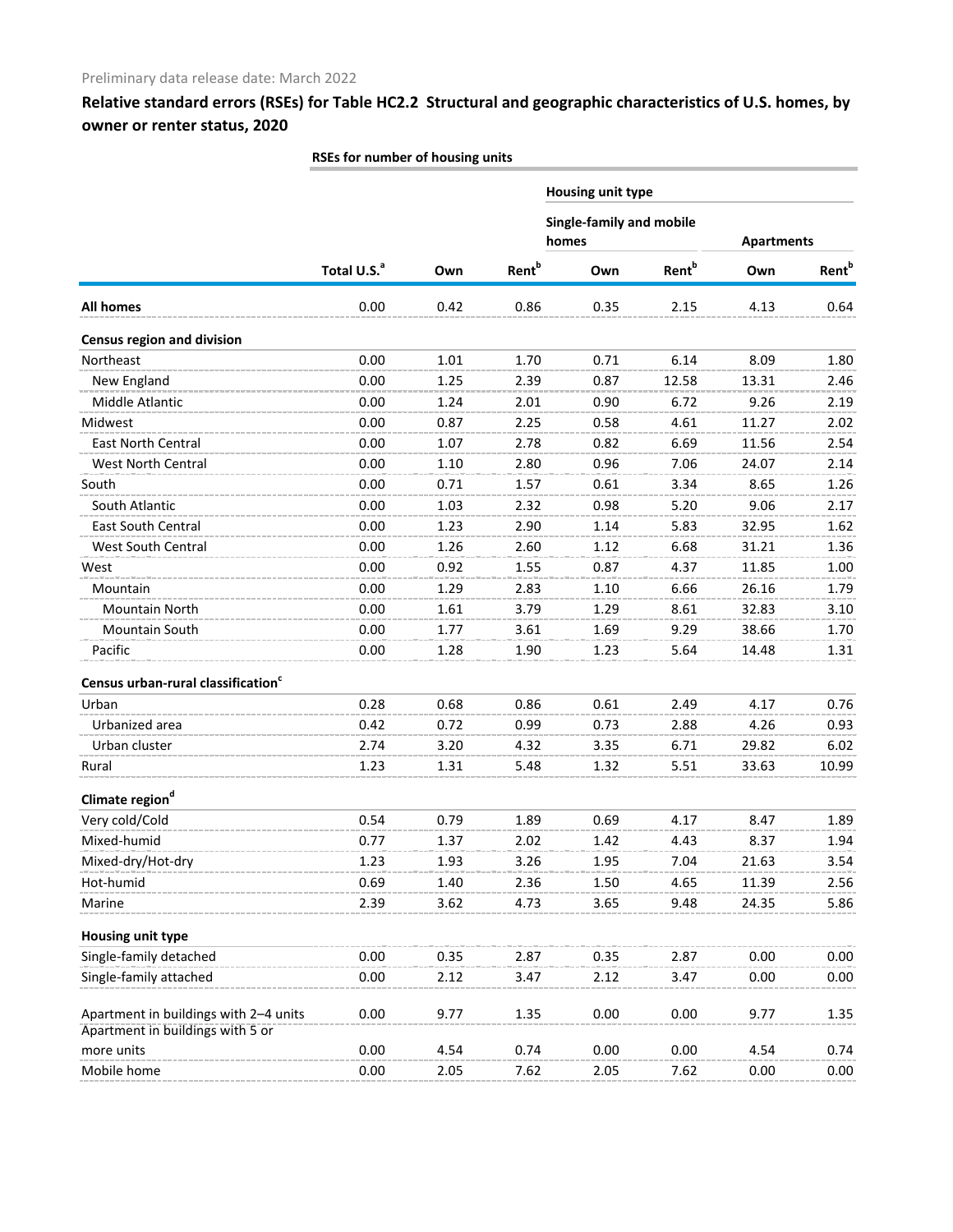|                                        |                         |       |                          | Housing unit type                 |                   |                   |                          |  |
|----------------------------------------|-------------------------|-------|--------------------------|-----------------------------------|-------------------|-------------------|--------------------------|--|
|                                        |                         |       |                          | Single-family and mobile<br>homes |                   | <b>Apartments</b> |                          |  |
|                                        | Total U.S. <sup>a</sup> | Own   | <b>Rent</b> <sup>b</sup> | Own                               | Rent <sup>b</sup> | Own               | <b>Rent</b> <sup>b</sup> |  |
| All homes                              | 0.00                    | 0.42  | 0.86                     | 0.35                              | 2.15              | 4.13              | 0.64                     |  |
| <b>Year of construction</b>            |                         |       |                          |                                   |                   |                   |                          |  |
| Before 1950                            | 0.00                    | 1.60  | 3.30                     | 1.87                              | 5.48              | 10.48             | 4.23                     |  |
| 1950 to 1959                           | 0.00                    | 1.80  | 5.02                     | 1.91                              | 6.43              | 18.51             | 8.53                     |  |
| 1960 to 1969                           | 0.00                    | 2.04  | 3.56                     | 2.08                              | 5.93              | 16.58             | 5.18                     |  |
| 1970 to 1979                           | 0.00                    | 1.42  | 2.48                     | 1.45                              | 5.77              | 11.15             | 3.87                     |  |
| 1980 to 1989                           | 0.00                    | 1.64  | 2.79                     | 1.92                              | 6.82              | 13.57             | 3.65                     |  |
| 1990 to 1999                           | 0.00                    | 1.52  | 3.91                     | 1.57                              | 6.44              | 15.96             | 6.13                     |  |
| 2000 to 2009                           | 0.00                    | 1.57  | 3.76                     | 1.70                              | 7.08              | 14.84             | 5.11                     |  |
| 2010 to 2015                           | 2.84                    | 4.10  | 4.93                     | 4.16                              | 12.24             | 29.87             | 6.31                     |  |
| 2016 to 2020                           | 3.44                    | 4.15  | 6.51                     | 4.03                              | 17.60             | 44.58             | 7.50                     |  |
| <b>Number of stories</b>               |                         |       |                          |                                   |                   |                   |                          |  |
| 1 story                                | 0.71                    | 0.78  | 2.91                     | 0.78                              | 2.91              | 0.00              | 0.00                     |  |
| 2 stories                              | 0.92                    | 1.05  | 3.51                     | 1.05                              | 3.51              | 0.00              | 0.00                     |  |
| 3 or more stories                      | 5.12                    | 5.56  | 15.94                    | 5.56                              | 15.94             | 0.00              | 0.00                     |  |
| Split-level                            | 5.35                    | 5.55  | 22.93                    | 5.55                              | 22.93             | 0.00              | 0.00                     |  |
| Not asked (apartments and mobile       |                         |       |                          |                                   |                   |                   |                          |  |
| homes)                                 | 0.00                    | 2.28  | 0.75                     | 2.05                              | 7.62              | 4.13              | 0.64                     |  |
| Major outside wall construction        |                         |       |                          |                                   |                   |                   |                          |  |
| Siding (aluminum, fiber cement, vinyl, |                         |       |                          |                                   |                   |                   |                          |  |
| or steel)                              | 1.00                    | 1.11  | 2.72                     | 1.13                              | 4.16              | 12.94             | 3.77                     |  |
| <b>Brick</b>                           | 1.25                    | 1.79  | 2.34                     | 1.80                              | 6.12              | 7.54              | 2.86                     |  |
| Wood                                   | 1.71                    | 2.18  | 3.18                     | 2.19                              | 6.17              | 16.63             | 4.45                     |  |
| Stucco                                 | 1.69                    | 2.44  | 4.30                     | 2.56                              | 7.67              | 14.09             | 4.98                     |  |
| Concrete block                         | 4.22                    | 5.01  | 7.03                     | 5.39                              | 12.90             | 11.60             | 7.89                     |  |
| Shingle (composition)                  | 7.23                    | 8.03  | 15.31                    | 7.78                              | 20.17             | 41.56             | 18.58                    |  |
| Stone                                  | 7.06                    | 8.77  | 14.11                    | 8.57                              | 27.40             | 48.58             | 18.14                    |  |
| Some other material                    | 13.54                   | 16.60 | 26.64                    | 16.85                             | 39.25             | 65.90             | 32.61                    |  |
| <b>Major roofing material</b>          |                         |       |                          |                                   |                   |                   |                          |  |
| Shingles (composition or asphalt)      | 0.47                    | 0.63  | 2.02                     | 0.61                              | 2.76              | 12.26             | 3.10                     |  |
| Metal                                  | 2.36                    | 2.78  | 5.33                     | 2.84                              | 5.81              | 69.34             | 16.02                    |  |
| Wood shingles or shakes                | 4.40                    | 5.02  | 6.90                     | 5.32                              | 8.36              | 30.15             | 11.81                    |  |
| Ceramic or clay tiles                  | 3.55                    | 4.33  | 7.26                     | 4.26                              | 10.20             | 50.89             | 12.41                    |  |
| Concrete tiles                         | 6.39                    | 6.45  | 14.55                    | 6.70                              | 21.42             | 42.76             | 17.19                    |  |
| Slate or synthetic slate               | 7.60                    | 9.79  | 11.17                    | 10.96                             | 18.35             | 35.55             | 13.27                    |  |
| Some other material                    | 7.69                    | 7.97  | 17.45                    | 8.39                              | 24.22             | 55.89             | 30.46                    |  |
| Not asked (apartments in buildings     |                         |       |                          |                                   |                   |                   |                          |  |
| with 5 or more units)                  | 0.00                    | 4.54  | 0.74                     | 0.00                              | 0.00              | 4.54              | 0.74                     |  |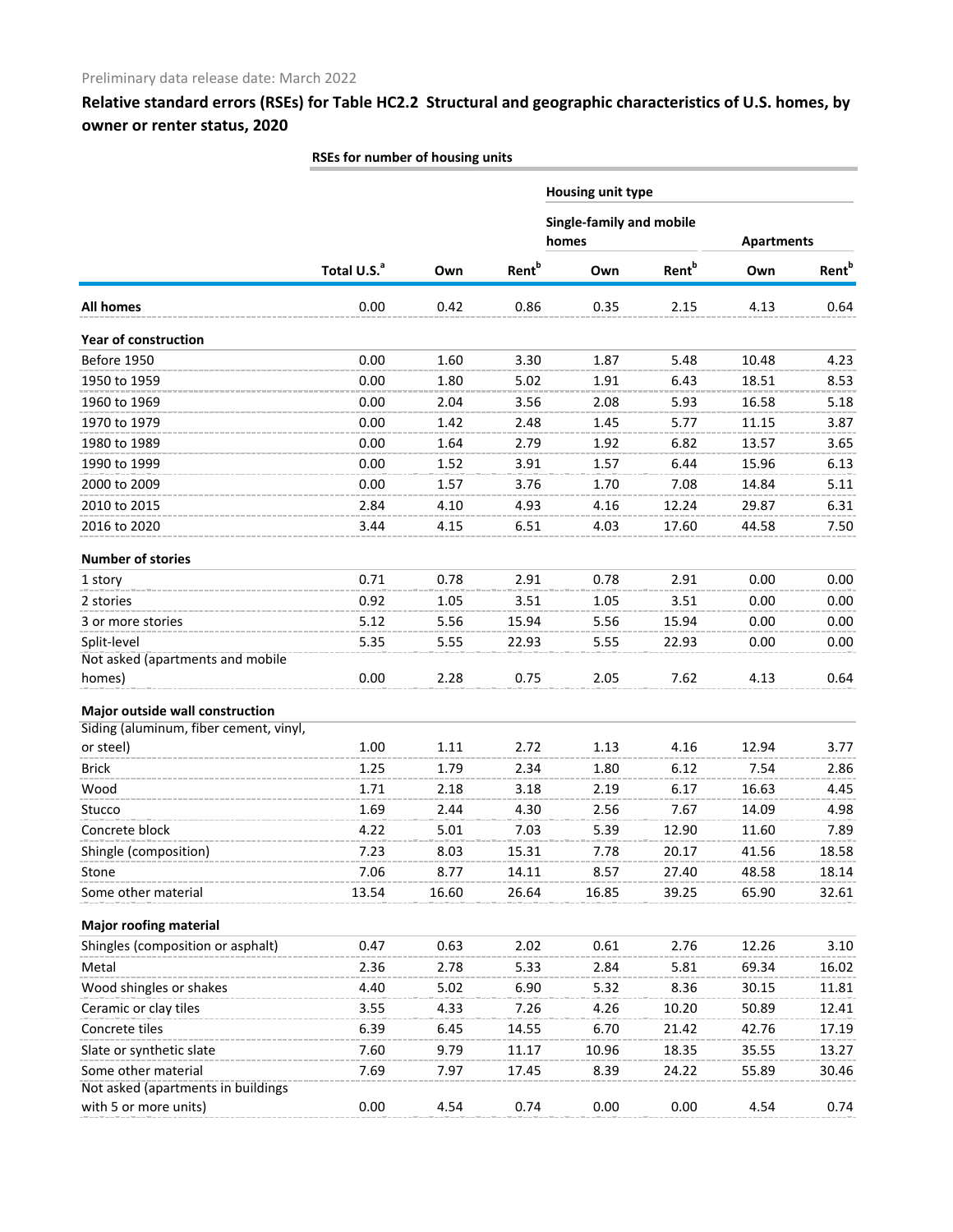|                                                       |                         |       |                          | <b>Housing unit type</b>          |                          |                   |                          |
|-------------------------------------------------------|-------------------------|-------|--------------------------|-----------------------------------|--------------------------|-------------------|--------------------------|
|                                                       |                         |       |                          | Single-family and mobile<br>homes |                          | <b>Apartments</b> |                          |
|                                                       | Total U.S. <sup>a</sup> | Own   | <b>Rent</b> <sup>b</sup> | Own                               | <b>Rent</b> <sup>b</sup> | Own               | <b>Rent</b> <sup>b</sup> |
| All homes                                             | 0.00                    | 0.42  | 0.86                     | 0.35                              | 2.15                     | 4.13              | 0.64                     |
| <b>Total number of rooms (excluding</b><br>bathrooms) |                         |       |                          |                                   |                          |                   |                          |
| 1 or 2                                                | 4.95                    | 14.80 | 5.06                     | 24.43                             | 26.08                    | 21.38             | 5.18                     |
| 3                                                     | 2.52                    | 9.05  | 2.84                     | 11.80                             | 11.83                    | 13.53             | 3.01                     |
| 4                                                     | 2.05                    | 4.48  | 2.60                     | 4.73                              | 5.78                     | 9.17              | 2.91                     |
| 5                                                     | 1.99                    | 2.27  | 3.46                     | 2.41                              | 4.93                     | 8.81              | 4.44                     |
| 6                                                     | 1.80                    | 1.94  | 5.15                     | 1.85                              | 5.64                     | 12.05             | 9.00                     |
| 7                                                     | 1.81                    | 1.95  | 5.85                     | 1.93                              | 6.92                     | 31.46             | 17.87                    |
| 8                                                     | 2.06                    | 2.21  | 9.12                     | 2.24                              | 9.93                     | 38.14             | 19.86                    |
| 9 or more                                             | 1.53                    | 1.61  | 8.29                     | 1.59                              | 8.83                     | 24.68             | 23.32                    |
| <b>Number of bedrooms</b>                             |                         |       |                          |                                   |                          |                   |                          |
| $\pmb{0}$                                             | 8.69                    | 23.43 | 9.31                     | 29.09                             | 35.14                    | 47.67             | 9.42                     |
| $\mathbf{1}$                                          | 1.88                    | 5.06  | 2.26                     | 7.42                              | 10.46                    | 9.48              | 2.29                     |
| 2                                                     | 1.21                    | 2.54  | 1.90                     | 2.47                              | 3.92                     | 6.16              | 2.41                     |
| 3                                                     | 1.16                    | 1.19  | 3.11                     | 1.13                              | 3.92                     | 14.71             | 5.72                     |
| 4                                                     | 1.86                    | 1.93  | 6.95                     | 1.91                              | 6.99                     | 39.76             | 19.42                    |
| 5 or more                                             | 2.93                    | 3.14  | 14.66                    | 3.06                              | 14.75                    | 34.07             | 38.33                    |
| Number of other rooms (excluding<br>bathrooms)        |                         |       |                          |                                   |                          |                   |                          |
| 1                                                     | 3.23                    | 6.21  | 3.61                     | 7.16                              | 11.58                    | 14.09             | 3.96                     |
| $\overline{2}$                                        | 1.53                    | 2.33  | 2.06                     | 2.41                              | 4.10                     | 6.99              | 2.55                     |
| 3                                                     | 1.28                    | 1.68  | 2.66                     | 1.81                              | 4.13                     | 8.60              | 3.88                     |
| 4                                                     | 1.51                    | 1.64  | 4.48                     | 1.72                              | 5.70                     | 14.60             | 7.08                     |
| 5 or more                                             | 1.32                    | 1.34  | 6.40                     | 1.34                              | 8.22                     | 17.35             | 12.37                    |
| <b>Number of full bathrooms</b>                       |                         |       |                          |                                   |                          |                   |                          |
| 0                                                     | 26.23                   | 40.20 | 29.12                    | 40.20                             | 57.83                    | 0.00              | 33.21                    |
| 1                                                     | 0.88                    | 1.46  | 1.23                     | 1.52                              | 3.38                     | 5.78              | 1.18                     |
| 2                                                     | 0.79                    | 0.88  | 2.79                     | 0.89                              | 3.99                     | 6.70              | 3.75                     |
| 3 or more                                             | 1.67                    | 1.83  | 7.68                     | 1.88                              | 10.05                    | 30.02             | 16.78                    |
| <b>Number of half bathrooms</b>                       |                         |       |                          |                                   |                          |                   |                          |
| 0                                                     | 0.58                    | 0.90  | 1.10                     | 0.89                              | 2.78                     | 4.75              | 0.91                     |
| 1                                                     | 1.57                    | 1.62  | 3.92                     | 1.61                              | 4.57                     | 11.55             | 7.48                     |
| 2 or more                                             | 5.06                    | 5.99  | 13.14                    | 5.88                              | 17.53                    | 74.79             | 21.04                    |
|                                                       |                         |       |                          |                                   |                          |                   |                          |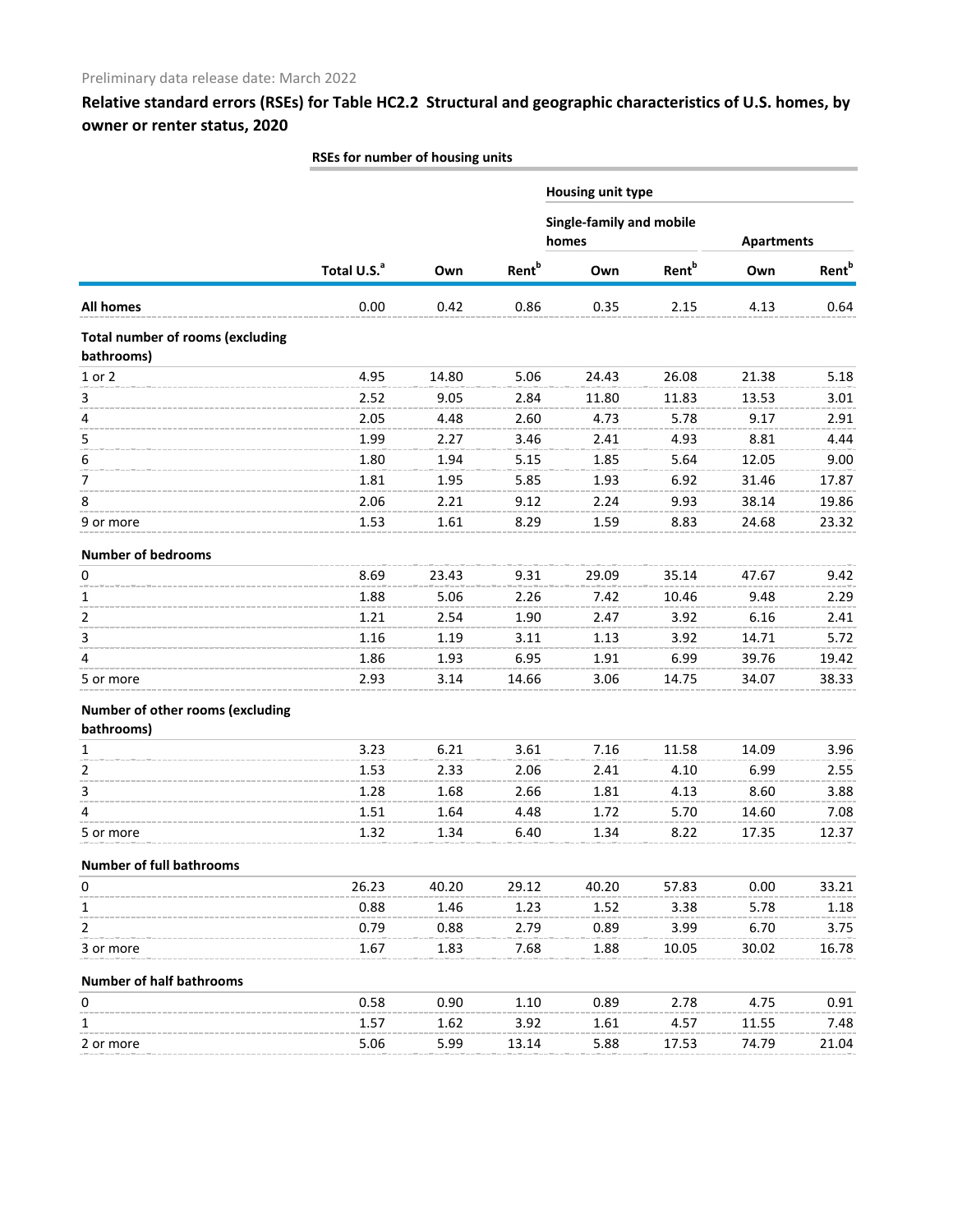|                                      |                         |      |                          | Housing unit type                 |                          |                   |                          |
|--------------------------------------|-------------------------|------|--------------------------|-----------------------------------|--------------------------|-------------------|--------------------------|
|                                      |                         |      |                          | Single-family and mobile<br>homes |                          | <b>Apartments</b> |                          |
|                                      | Total U.S. <sup>a</sup> | Own  | <b>Rent</b> <sup>b</sup> | Own                               | <b>Rent</b> <sup>b</sup> | Own               | <b>Rent</b> <sup>b</sup> |
| <b>All homes</b>                     | 0.00                    | 0.42 | 0.86                     | 0.35                              | 2.15                     | 4.13              | 0.64                     |
| <b>Basement</b>                      |                         |      |                          |                                   |                          |                   |                          |
| Yes                                  | 0.64                    | 0.74 | 3.79                     | 0.74                              | 3.79                     | 0.00              | 0.00                     |
| Finished basement                    | 1.13                    | 1.25 | 6.48                     | 1.25                              | 6.48                     | 0.00              | 0.00                     |
| Unfinished basement                  | 1.50                    | 1.69 | 4.89                     | 1.69                              | 4.89                     | 0.00              | 0.00                     |
| No                                   | 0.49                    | 0.73 | 3.07                     | 0.73                              | 3.07                     | 0.00              | 0.00                     |
| Not asked (apartments and mobile     |                         |      |                          |                                   |                          |                   |                          |
| homes)                               | 0.00                    | 2.28 | 0.75                     | 2.05                              | 7.62                     | 4.13              | 0.64                     |
| <b>Attic</b>                         |                         |      |                          |                                   |                          |                   |                          |
| Yes                                  | 0.65                    | 0.74 | 3.37                     | 0.74                              | 3.37                     | 0.00              | 0.00                     |
| Finished attic                       | 3.10                    | 3.84 | 5.93                     | 3.84                              | 5.93                     | 0.00              | 0.00                     |
| Unfinished attic                     | 0.75                    | 0.89 | 4.15                     | 0.89                              | 4.15                     | 0.00              | 0.00                     |
| No                                   | 1.31                    | 1.71 | 3.54                     | 1.71                              | 3.54                     | 0.00              | 0.00                     |
| Not asked (apartments and mobile     |                         |      |                          |                                   |                          |                   |                          |
| homes)                               | 0.00                    | 2.28 | 0.75                     | 2.05                              | 7.62                     | 4.13              | 0.64                     |
| <b>Attached garage</b>               |                         |      |                          |                                   |                          |                   |                          |
| Yes                                  | 0.74                    | 0.78 | 3.99                     | 0.78                              | 3.99                     | 0.00              | 0.00                     |
| 1-car garage                         | 2.46                    | 2.48 | 5.52                     | 2.48                              | 5.52                     | 0.00              | 0.00                     |
| 2-car garage                         | 1.22                    | 1.27 | 6.28                     | 1.27                              | 6.28                     | 0.00              | 0.00                     |
| 3 or more car garage                 | 3.67                    | 3.73 | 18.99                    | 3.73                              | 18.99                    | 0.00              | 0.00                     |
| No                                   | 1.17                    | 1.47 | 2.94                     | 1.47                              | 2.94                     | 0.00              | 0.00                     |
| Not asked (apartments and mobile     |                         |      |                          |                                   |                          |                   |                          |
| homes)                               | 0.00                    | 2.28 | 0.75                     | 2.05                              | 7.62                     | 4.13              | 0.64                     |
| <b>Adequacy of insulation</b>        |                         |      |                          |                                   |                          |                   |                          |
| Well insulated                       | 1.43                    | 1.80 | 3.31                     | 1.74                              | 5.83                     | 11.66             | 3.83                     |
| Adequately insulated                 | 0.76                    | 0.97 | 1.69                     | 1.00                              | 3.53                     | 6.23              | 1.95                     |
| Poorly insulated                     | 1.85                    | 2.99 | 2.84                     | 2.91                              | 4.06                     | 14.27             | 4.17                     |
| Not insulated                        | 5.49                    | 8.40 | 7.06                     | 9.17                              | 11.21                    | 25.18             | 9.54                     |
|                                      |                         |      |                          |                                   |                          |                   |                          |
| Home is too drafty during the winter |                         |      |                          |                                   |                          |                   |                          |
| Never                                | 0.88                    | 1.15 | 2.11                     | 1.14                              | 4.66                     | 6.33              | 2.66                     |
| Some of the time                     | 0.87                    | 1.28 | 1.93                     | 1.24                              | 3.72                     | 6.86              | 2.22                     |
| Most of the time                     | 2.99                    | 4.25 | 4.74                     | 4.26                              | 6.02                     | 22.21             | 6.30                     |
| All of the time                      | 4.40                    | 6.02 | 5.93                     | 6.22                              | 7.97                     | 34.66             | 8.35                     |
| Any ceilings higher than 8 feet      |                         |      |                          |                                   |                          |                   |                          |
| Yes                                  | 0.84                    | 0.98 | 2.55                     | 1.00                              | 4.59                     | 6.11              | 2.93                     |
| No                                   | 0.76                    | 1.01 | 1.68                     | 0.99                              | 2.91                     | 5.70              | 1.94                     |
| Not asked (mobile homes)             | 0.00                    | 2.05 | 7.62                     | 2.05                              | 7.62                     | 0.00              | 0.00                     |
|                                      |                         |      |                          |                                   |                          |                   |                          |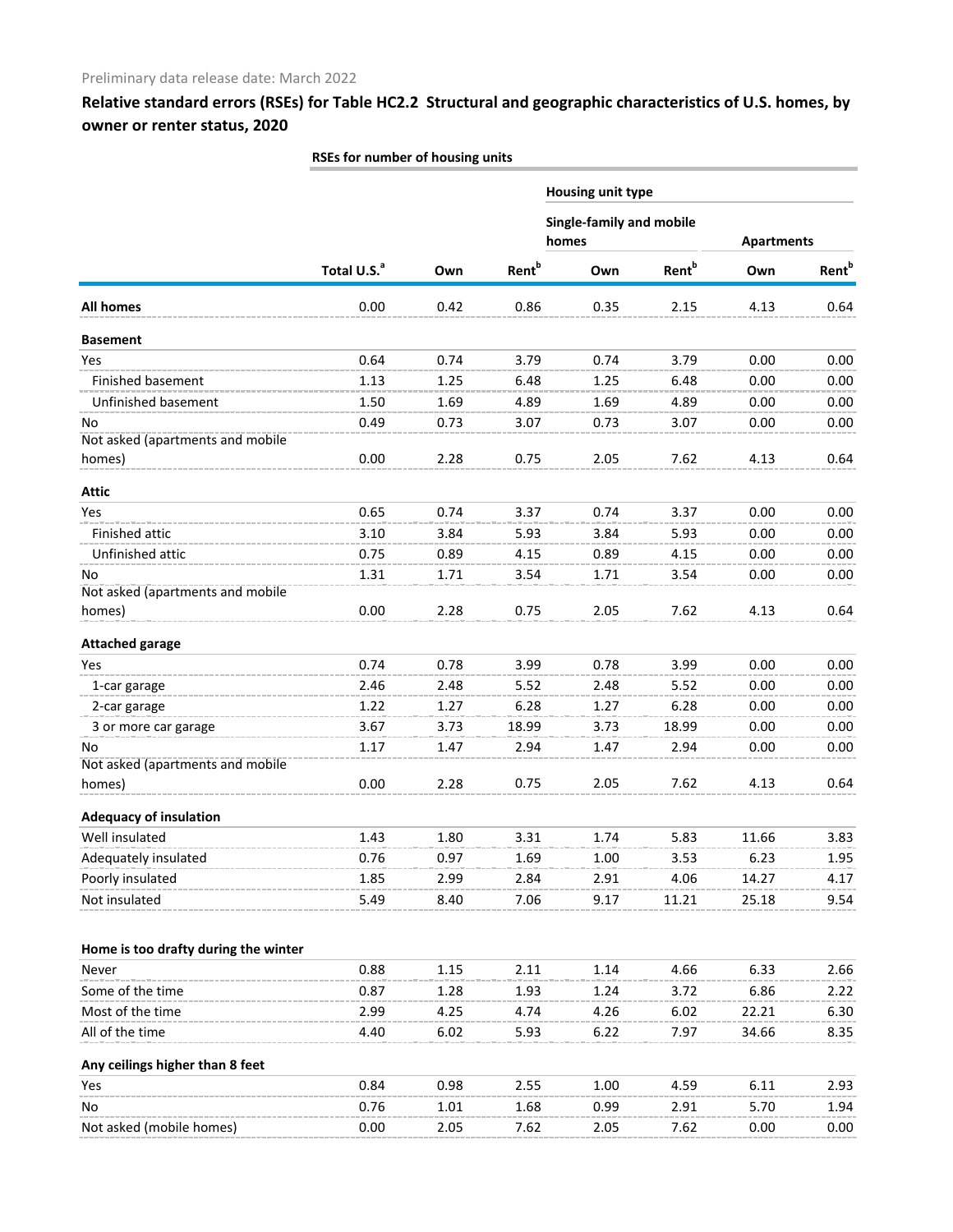|                                                   | Housing unit type       |       |                          |                                          |                          |                   |                          |  |
|---------------------------------------------------|-------------------------|-------|--------------------------|------------------------------------------|--------------------------|-------------------|--------------------------|--|
|                                                   |                         |       |                          | <b>Single-family and mobile</b><br>homes |                          | <b>Apartments</b> |                          |  |
|                                                   | Total U.S. <sup>a</sup> | Own   | <b>Rent</b> <sup>b</sup> | Own                                      | <b>Rent</b> <sup>b</sup> | Own               | <b>Rent</b> <sup>b</sup> |  |
| <b>All homes</b>                                  | 0.00                    | 0.42  | 0.86                     | 0.35                                     | 2.15                     | 4.13              | 0.64                     |  |
| <b>Number of windows</b>                          |                         |       |                          |                                          |                          |                   |                          |  |
| $1$ to $2$                                        | 3.87                    | 12.55 | 4.18                     | 19.11                                    | 24.82                    | 14.74             | 4.21                     |  |
| 3 to 5                                            | 1.88                    | 4.08  | 2.38                     | 5.27                                     | 8.07                     | 9.64              | 2.54                     |  |
| 6 to 9                                            | 1.54                    | 2.02  | 2.91                     | 1.93                                     | 4.98                     | 9.09              | 3.42                     |  |
| 10 to 15                                          | 0.97                    | 1.20  | 4.03                     | 1.26                                     | 4.86                     | 12.02             | 8.31                     |  |
| 16 to 19                                          | 2.24                    | 2.22  | 8.02                     | 2.22                                     | 8.42                     | 30.65             | 20.63                    |  |
| 20 to 29                                          | 2.05                    | 2.11  | 11.49                    | 2.05                                     | 12.52                    | 32.76             | 25.63                    |  |
| 30 or more                                        | 3.72                    | 3.81  | 18.72                    | 3.87                                     | 20.88                    | 34.96             | 43.61                    |  |
| Type of glass in windows                          |                         |       |                          |                                          |                          |                   |                          |  |
| Single-pane glass                                 | 1.08                    | 1.44  | 1.94                     | 1.44                                     | 3.27                     | 7.46              | 2.22                     |  |
| Double-pane glass                                 | 0.61                    | 0.67  | 1.70                     | 0.64                                     | 3.32                     | 6.00              | 2.20                     |  |
| Triple-pane glass                                 | 6.23                    | 6.88  | 14.53                    | 6.20                                     | 25.99                    | 31.57             | 20.10                    |  |
| <b>Window frame material</b>                      |                         |       |                          |                                          |                          |                   |                          |  |
| Metal (aluminum)                                  | 0.90                    | 1.46  | 1.59                     | 1.46                                     | 3.69                     | 6.70              | 2.07                     |  |
| Wood                                              | 1.09                    | 1.15  | 2.61                     | 1.15                                     | 3.57                     | 8.65              | 3.59                     |  |
| Vinyl                                             | 1.32                    | 1.38  | 3.57                     | 1.36                                     | 6.97                     | 11.55             | 4.95                     |  |
| Fiberglass                                        | 7.57                    | 9.25  | 11.57                    | 9.04                                     | 20.84                    | 49.47             | 14.45                    |  |
| Composite                                         | 5.39                    | 6.01  | 12.32                    | 5.97                                     | 19.38                    | 35.51             | 16.85                    |  |
| Number of sliding glass or French<br>doors        |                         |       |                          |                                          |                          |                   |                          |  |
| 0                                                 | 0.92                    | 1.13  | 1.55                     | 1.10                                     | 2.92                     | 6.58              | 1.85                     |  |
| 1                                                 | 1.35                    | 1.59  | 2.42                     | 1.53                                     | 5.20                     | 8.66              | 2.81                     |  |
| 2                                                 | 2.38                    | 2.61  | 5.44                     | 2.53                                     | 7.42                     | 17.41             | 7.74                     |  |
| 3 or more                                         | 2.64                    | 2.80  | 9.02                     | 2.94                                     | 10.82                    | 17.59             | 15.46                    |  |
| Electricity meter is a smart meter                |                         |       |                          |                                          |                          |                   |                          |  |
| Yes                                               | 1.41                    | 1.44  | 3.71                     | 1.43                                     | 5.33                     | 11.62             | 4.91                     |  |
| No                                                | 1.05                    | 1.18  | 2.63                     | 1.26                                     | 4.90                     | 6.99              | 3.06                     |  |
| Don't know                                        | 0.87                    | 1.42  | 1.67                     | 1.38                                     | 3.41                     | 7.77              | 1.92                     |  |
| Park a car within 20 feet of electrical<br>outlet |                         |       |                          |                                          |                          |                   |                          |  |
| Yes                                               | 0.57                    | 0.67  | 3.62                     | 0.65                                     | 3.84                     | 18.13             | 8.46                     |  |
| No                                                | 1.17                    | 1.88  | 2.43                     | 1.87                                     | 3.65                     | 12.01             | 2.78                     |  |
| Not asked (apartments in buildings                |                         |       |                          |                                          |                          |                   |                          |  |
| with 5 or more units)                             | 0.00                    | 4.54  | 0.74                     | 0.00                                     | 0.00                     | 4.54              | 0.74                     |  |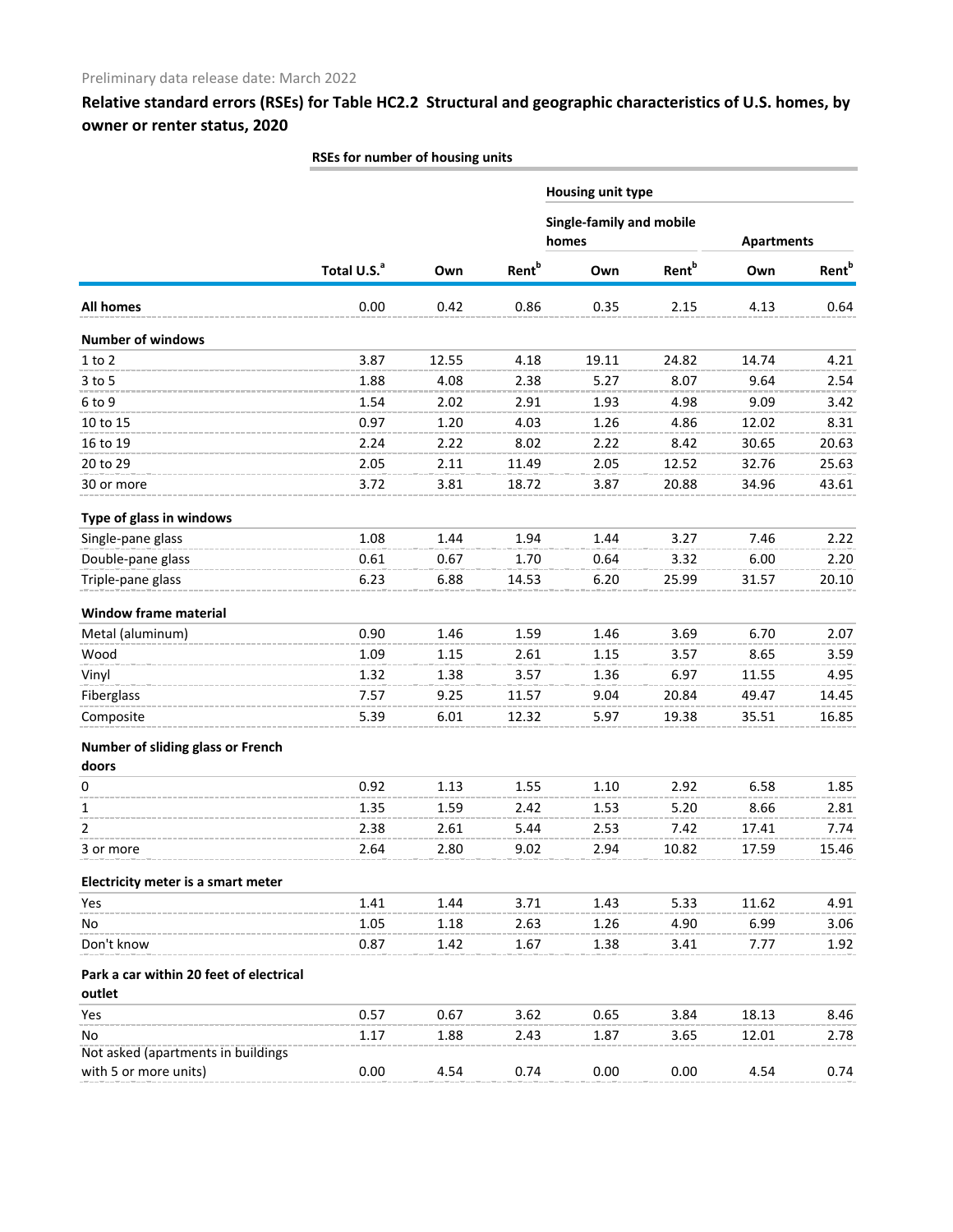|                                         | <b>ROLL INTING OF HOUSING UNITS</b> |       |                          |                          |                          |                   |                          |  |
|-----------------------------------------|-------------------------------------|-------|--------------------------|--------------------------|--------------------------|-------------------|--------------------------|--|
|                                         |                                     |       |                          | <b>Housing unit type</b> |                          |                   |                          |  |
|                                         |                                     |       |                          | Single-family and mobile |                          |                   |                          |  |
|                                         | Total U.S. <sup>a</sup>             | Own   | <b>Rent</b> <sup>b</sup> | homes                    |                          | <b>Apartments</b> |                          |  |
|                                         |                                     |       |                          | Own                      | <b>Rent</b> <sup>b</sup> | Own               | <b>Rent</b> <sup>b</sup> |  |
| <b>All homes</b>                        | 0.00                                | 0.42  | 0.86                     | 0.35                     | 2.15                     | 4.13              | 0.64                     |  |
| Own or lease an all-electric or plug-   |                                     |       |                          |                          |                          |                   |                          |  |
| in hybrid electric vehicle              |                                     |       |                          |                          |                          |                   |                          |  |
| Yes                                     | 5.29                                | 5.67  | 21.31                    | 5.43                     | 28.43                    | 46.42             | 26.37                    |  |
| Charge at home                          | 6.49                                | 6.55  | 32.88                    | 6.43                     | 35.54                    | 70.71             | 102.72                   |  |
| No                                      | 0.08                                | 0.45  | 0.88                     | 0.37                     | 2.22                     | 4.36              | 0.68                     |  |
| Natural gas available in                |                                     |       |                          |                          |                          |                   |                          |  |
| neighborhood                            |                                     |       |                          |                          |                          |                   |                          |  |
| Yes                                     | 0.50                                | 0.76  | 1.35                     | 0.70                     | 2.71                     | 5.40              | 1.69                     |  |
| Uses natural gas                        | 0.69                                | 0.89  | 2.05                     | 0.81                     | 3.13                     | 5.92              | 2.56                     |  |
| Does not use natural gas                | 2.59                                | 3.73  | 3.37                     | 3.76                     | 6.55                     | 14.71             | 3.91                     |  |
| No.                                     | 1.08                                | 1.28  | 2.31                     | 1.42                     | 4.34                     | 9.97              | 2.83                     |  |
| Distributed solar generation            |                                     |       |                          |                          |                          |                   |                          |  |
| Yes                                     | 4.38                                | 4.43  | 22.20                    | 4.43                     | 22.20                    | 0.00              | 0.00                     |  |
| No                                      | 0.17                                | 0.38  | 2.16                     | 0.38                     | 2.16                     | 0.00              | 0.00                     |  |
| Not asked (apartments)                  | 0.00                                | 4.13  | 0.64                     | 0.00                     | 0.00                     | 4.13              | 0.64                     |  |
| <b>Experienced power outage lasting</b> |                                     |       |                          |                          |                          |                   |                          |  |
| more than 24 hours                      |                                     |       |                          |                          |                          |                   |                          |  |
| Yes                                     | 1.76                                | 2.07  | 3.49                     | 2.02                     | 5.35                     | 16.66             | 5.01                     |  |
| Natural disaster or weather<br>event    | 2.16                                | 2.32  | 4.61                     | 2.27                     | 5.83                     | 19.23             | 6.56                     |  |
| Unable to pay electric bill             |                                     |       |                          |                          |                          |                   |                          |  |
| Utility had planned or unplanned        | 21.61                               | 28.64 | 28.51                    | 28.64                    | 31.49                    | 0.00              | 41.54                    |  |
| blackout                                | 5.22                                | 6.50  | 8.56                     | 6.37                     | 17.58                    | 44.08             | 9.77                     |  |
| Other reason for outage                 | 17.58                               | 22.77 | 24.32                    | 22.66                    | 45.18                    | 57.14             | 28.27                    |  |
| No                                      | 0.40                                | 0.70  | 1.12                     | 0.68                     | 2.45                     | 4.37              | 1.18                     |  |
| Back-up generator in home               |                                     |       |                          |                          |                          |                   |                          |  |
| Yes                                     | 1.83                                | 1.80  | 6.66                     | 1.80                     | 9.97                     | 18.61             | 7.77                     |  |
| No                                      | 0.31                                | 0.65  | 0.98                     | 0.58                     | 2.27                     | 4.17              | 0.85                     |  |
| <b>Swimming pool</b>                    |                                     |       |                          |                          |                          |                   |                          |  |
| Yes                                     | 2.84                                | 3.08  | 15.89                    | 3.08                     | 15.89                    | 0.00              | 0.00                     |  |
| No                                      | 0.29                                | 0.50  | 2.13                     | 0.50                     | 2.13                     | 0.00              | 0.00                     |  |
| Not asked (apartments)                  | 0.00                                | 4.13  | 0.64                     | 0.00                     | 0.00                     | 4.13              | 0.64                     |  |
|                                         |                                     |       |                          |                          |                          |                   |                          |  |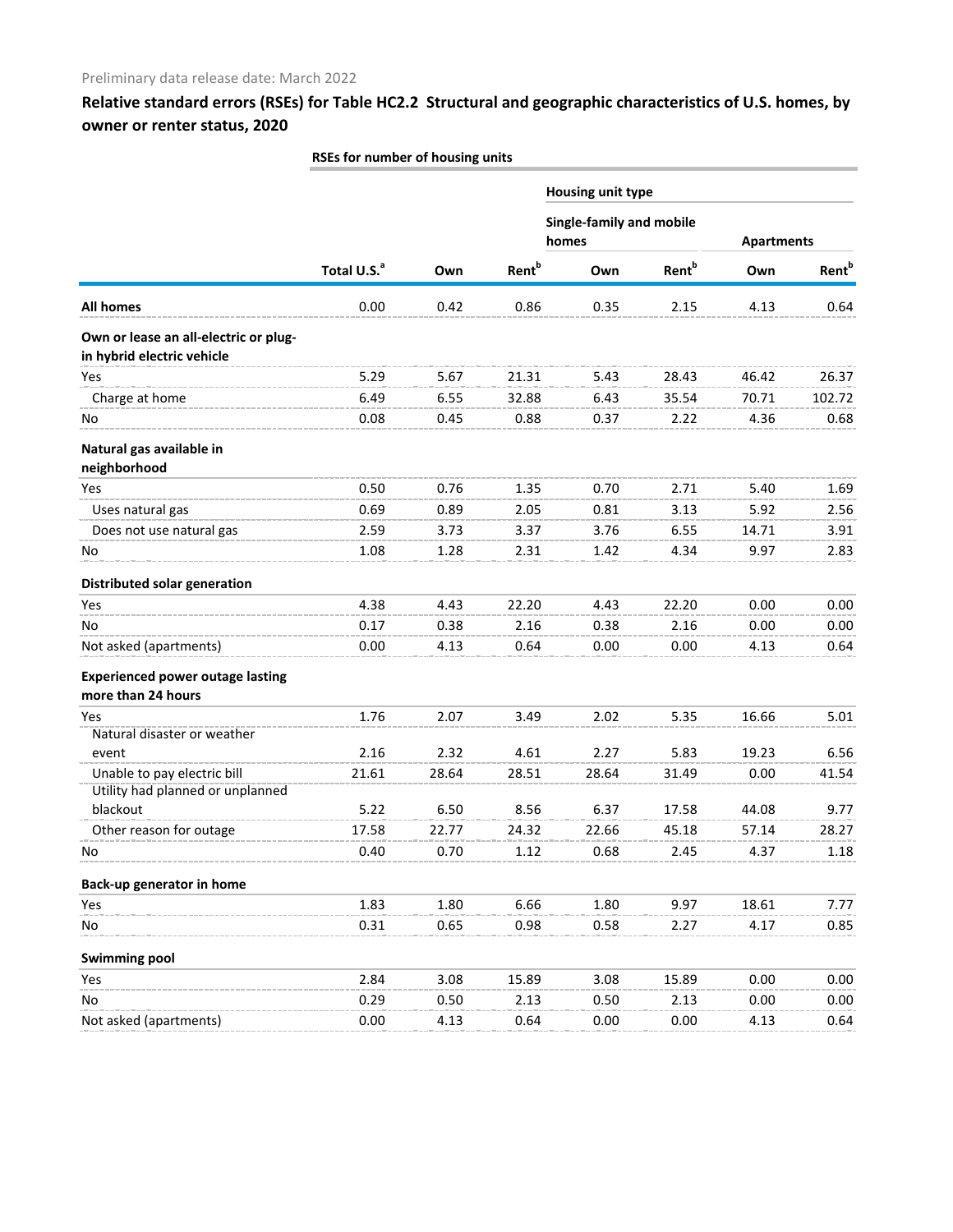|                                      |                         |       |                          | Housing unit type                        |                          |                   |                          |
|--------------------------------------|-------------------------|-------|--------------------------|------------------------------------------|--------------------------|-------------------|--------------------------|
|                                      |                         |       |                          | <b>Single-family and mobile</b><br>homes |                          |                   |                          |
|                                      |                         |       |                          |                                          |                          | <b>Apartments</b> |                          |
|                                      | Total U.S. <sup>a</sup> | Own   | <b>Rent</b> <sup>b</sup> | Own                                      | <b>Rent</b> <sup>b</sup> | Own               | <b>Rent</b> <sup>b</sup> |
| <b>All homes</b>                     | 0.00                    | 0.42  | 0.86                     | 0.35                                     | 2.15                     | 4.13              | 0.64                     |
| Months swimming pool is used         |                         |       |                          |                                          |                          |                   |                          |
| $0$ to $3$                           | 5.86                    | 5.91  | 23.40                    | 5.91                                     | 23.40                    | 0.00              | 0.00                     |
| 4 to 7                               | 4.70                    | 4.91  | 22.94                    | 4.91                                     | 22.94                    | 0.00              | 0.00                     |
| 8 to 12                              | 7.88                    | 8.41  | 29.68                    | 8.41                                     | 29.68                    | 0.00              | 0.00                     |
| No swimming pool                     | 0.29                    | 0.50  | 2.13                     | 0.50                                     | 2.13                     | 0.00              | 0.00                     |
| Not asked (apartments)               | 0.00                    | 4.13  | 0.64                     | 0.00                                     | 0.00                     | 4.13              | 0.64                     |
| <b>Heated swimming pool and fuel</b> |                         |       |                          |                                          |                          |                   |                          |
| Heated swimming pool                 | 5.06                    | 5.07  | 29.49                    | 5.07                                     | 29.49                    | 0.00              | 0.00                     |
| Electricity                          | 10.05                   | 10.23 | 69.91                    | 10.23                                    | 69.91                    | 0.00              | 0.00                     |
| Natural gas                          | 9.10                    | 9.08  | 38.10                    | 9.08                                     | 38.10                    | 0.00              | 0.00                     |
| Propane                              | 14.72                   | 15.03 | 100.62                   | 15.03                                    | 100.62                   | 0.00              | 0.00                     |
| Some other fuel                      | 12.80                   | 13.07 | 100.61                   | 13.07                                    | 100.61                   | 0.00              | 0.00                     |
| Unheated swimming pool               | 3.58                    | 3.97  | 18.80                    | 3.97                                     | 18.80                    | 0.00              | 0.00                     |
| No swimming pool                     | 0.29                    | 0.50  | 2.13                     | 0.50                                     | 2.13                     | 0.00              | 0.00                     |
| Not asked (apartments)               | 0.00                    | 4.13  | 0.64                     | 0.00                                     | 0.00                     | 4.13              | 0.64                     |
| Hot tub                              |                         |       |                          |                                          |                          |                   |                          |
| Yes                                  | 2.50                    | 2.83  | 9.43                     | 2.91                                     | 13.28                    | 23.74             | 15.01                    |
| No                                   | 0.19                    | 0.51  | 0.91                     | 0.48                                     | 2.15                     | 4.14              | 0.84                     |
| Months hot tub is used               |                         |       |                          |                                          |                          |                   |                          |
| $0$ to $3$                           | 4.05                    | 4.80  | 10.51                    | 4.85                                     | 16.75                    | 30.29             | 16.15                    |
| 4 to 7                               | 7.56                    | 8.61  | 25.94                    | 8.61                                     | 36.97                    | 0.00              | 36.77                    |
| 8 to 12                              | 4.76                    | 4.75  | 19.27                    | 4.58                                     | 27.31                    | 40.04             | 26.38                    |
| No hot tub                           | 0.19                    | 0.51  | 0.91                     | 0.48                                     | 2.15                     | 4.14              | 0.84                     |
| Hot tub heating fuel                 |                         |       |                          |                                          |                          |                   |                          |
| Electricity                          | 4.25                    | 4.24  | 14.21                    | 4.19                                     | 22.60                    | 39.99             | 22.34                    |
| Natural gas                          | 6.82                    | 7.82  | 21.43                    | 7.79                                     | 40.47                    | 77.79             | 27.61                    |
| Some other fuel                      | 14.27                   | 14.04 | 73.08                    | 14.04                                    | 0.00                     | 0.00              | 73.08                    |
| Hot tub used 0 months                | 5.39                    | 6.41  | 15.08                    | 6.40                                     | 22.18                    | 32.62             | 21.60                    |
| No hot tub                           | 0.19                    | 0.51  | 0.91                     | 0.48                                     | 2.15                     | 4.14              | 0.84                     |